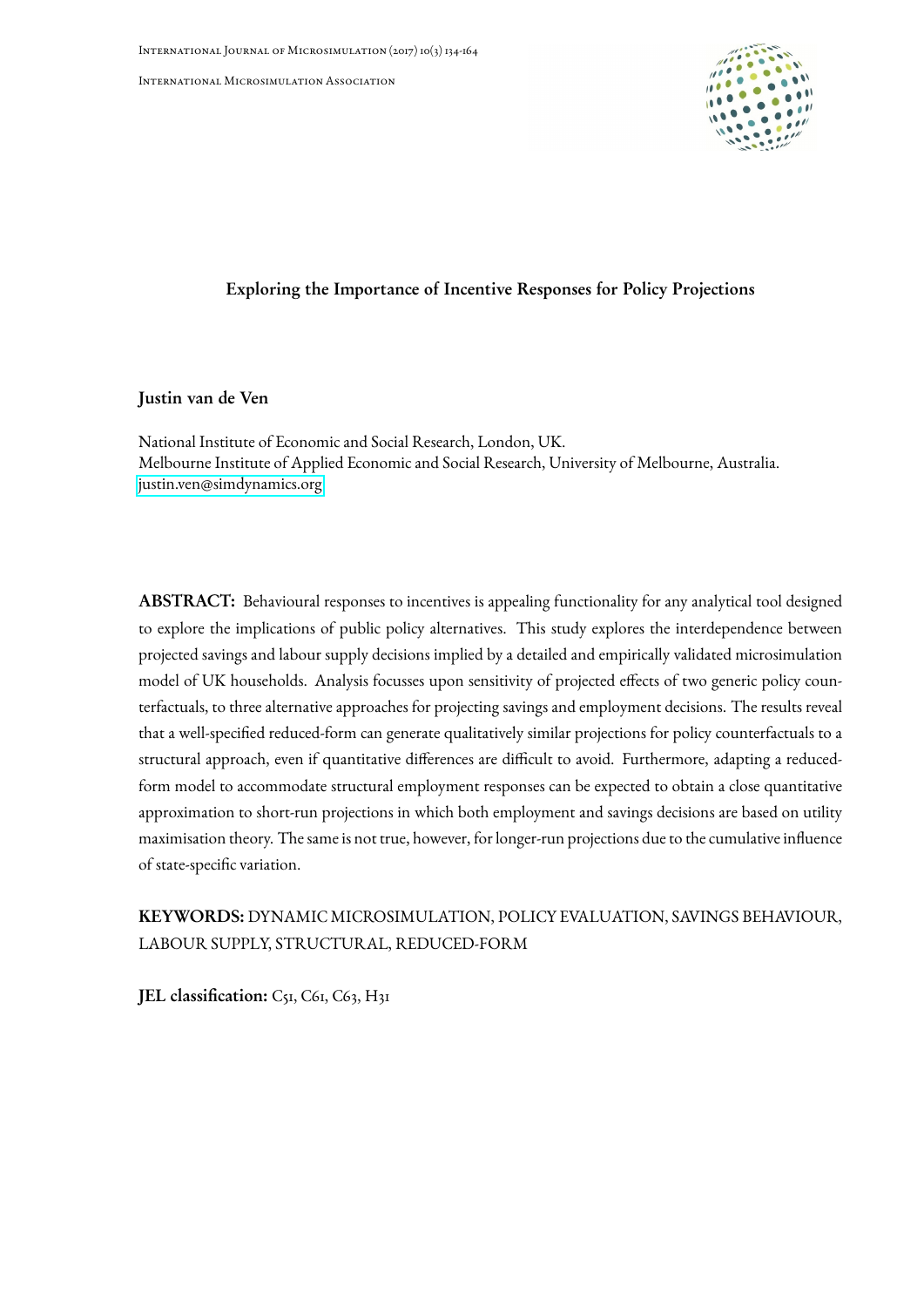## 1 INTRODUCTION

Microsimulation models have been growing in scale and sophistication during recent decades, aided by improvements in data, computational capacity, and empirical and theoretical methods. One dimension of contemporary development has been the use of increasingly sophisticated methods for projecting micro-unit behaviour. In economic contexts, interest has focussed on introduction into microsimulation models of structural methods for projecting agent decisions, which provide a conceptually coherent basis for exploring the effects of policy counterfactuals. Despite improvements in the analytical tools available to model builders, however, the developmental, analytical, and computational costs of incorporating structural routines for projecting behaviour remain substantial in most realistic policy contexts. Furthermore, the advantages of including such routines are both context specific and *a priori* uncertain. In presence of clear and substantial developmental costs and opaque advantages, it is perhaps unsurprising that structural methods for projecting behaviour remain the exception rather than the rule for economic microsimulation models in use today. This paper is designed to improve the evidence base for model design, by using a detailed and empirically driven microsimulation model of UK households to explore sensitivity of projected effects of policy counterfactuals to alternative approaches for projecting labour, consumption and investment decisions.

The current treatment of behaviour in microsimulation models can be understood by putting it into historical perspective. The advent of economic modelling was made possible by two key developments during the early 1900s (Klein, 2004). First, there was the uptake of mathematical methods by economists, for both statistical evaluation (econometrics; Frisch) and theoretical development (Keynes, Hicks, Marshall, following Jevons, Menger, Walras). Secondly, the economic shocks of the great depression of the 1930s and the Second World War prompted interest in the development of public statistics.<sup>1</sup> Modern economic modelling essentially arose from a desire to make use of the newly available data via the then newly developed statistical methods, to understand the determinants of fluctuations in economic activity. Pioneering work in this regard was conducted by Jan Tinbergen, who was credited by Solow as "a major force in the transformation of economics from a discursive discipline into a model-building discipline" (Solow, 2004, p. 159).

Tinbergen's method involved econometric estimation of a system of equations formulated to reflect theoretical insights concerning the relationship between macroeconomic variables.<sup>2</sup> Progress along this vein continued with improvements in data availability and econometric techniques. Guy Orcutt's (1957) insight was that nonlinearities in the effects of policy on micro-units complicate projections of analyses specified at the aggregate level. He consequently advocated re-specification of economic models in terms of simulated micro-units, which could be aggregated up to macroeconomic measures. This proposition ushered in something of a golden-age for microsimulation, with intense interest in microsimulation development throughout the 1960s and 1970s.

The growing influence of econometric modelling on the policy reform process motivated associated critical appraisal of the approach. This line of enquiry culminated in growing recognition of the limitations of econometric (reduced-form) specifications for forecasting the effects of policy counterfactuals, especially from the mid-1970s (e.g. Conant & Ashby, 1970, Lucas, 1976, Campbell, 1979, and Goodhart, 1984). The source of the criticism was essentially anticipated by Keynes in his original critique of Tinbergen's work, when he noted that "the main *prima facie* objection to the application of the [econometric] method of multiple correlation to com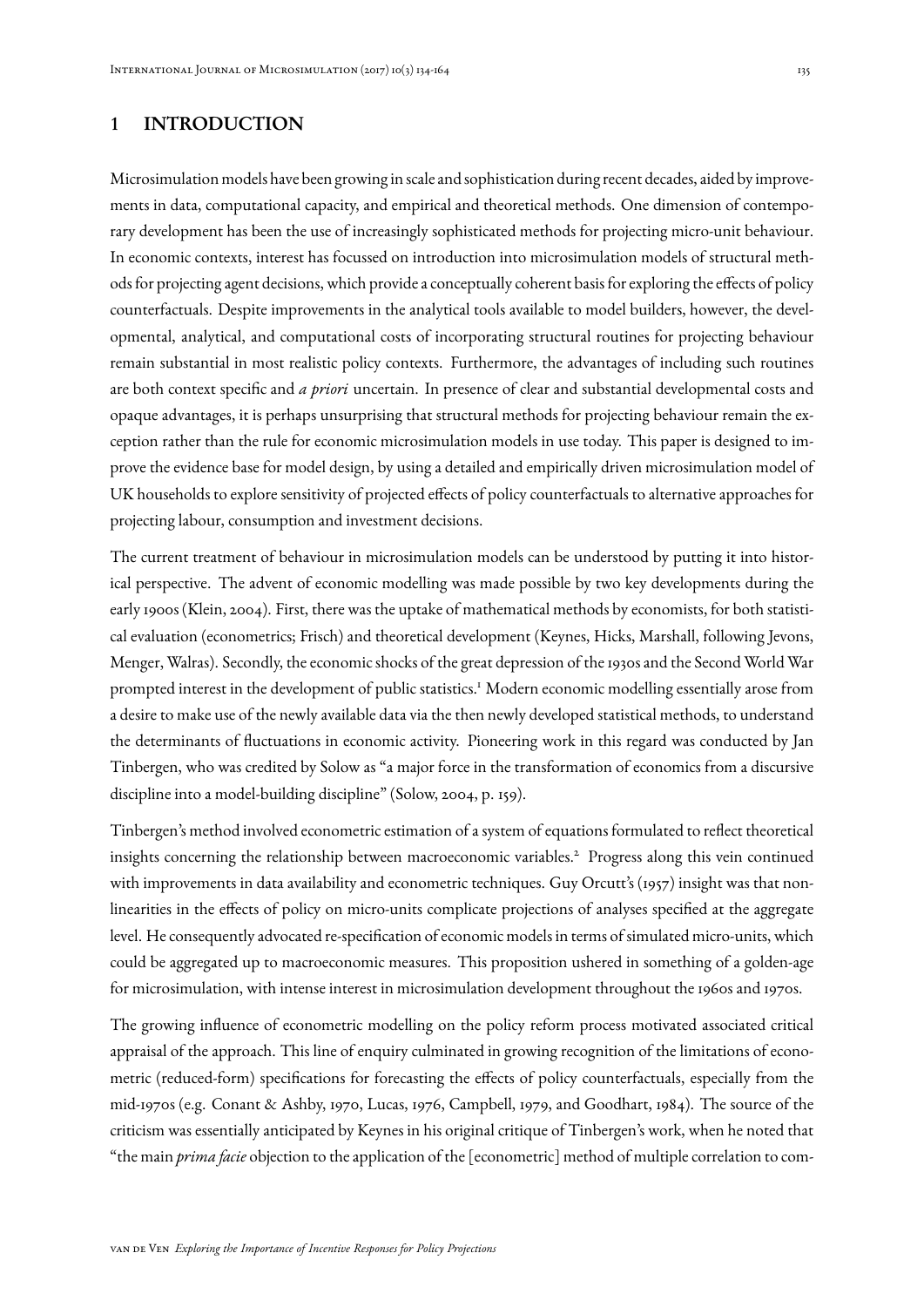plex economic problems lies in the apparent lack of any adequate degree of uniformity in the environment" (Keynes, 1939, p. 567).

Econometric models suffered a conspicuously severe blow, when Lucas' critique of the Philips curve for policy making purposes (an important component of econometric models of the macro-economy at the time) was generally accepted to be true (as unemployment and inflation were observed to increase in tandem).<sup>3</sup> In response to this critique, the focus of economic model development shifted from projecting decisions on the basis of econometric reduced-forms, in favour of methods based on theoretical descriptions of behaviour that are assumed to be structurally invariant to the policy environment. This shift in focus led to the development of macroeconomic models based on microeconomic foundations, with the advent of Computable General Equilibrium (CGE) models from the early 1960s, and Dynamic Stochastic General Equilibrium (DSGE) models from the 1980s.<sup>4</sup>

An outside observer might have assumed that the shift in favour of micro-foundations for economic modelling would reinforce the argument in favour of microsimulation in general. In contrast, the practical difficulties involved in using micro-foundations to project agent behaviour led modelers to adopt stylisations (e.g. representative agents) that effectively side-lined the microsimulation approach. Most developmental work on microsimulation models undertaken since the 1980s has consequently focussed on improving the statistical detail that the models capture, while retaining the traditional econometric (reduced-form) approach for projecting agent decisions. Nevertheless, there has in recent years been a noticeable trend in the microsimulation literature toward the inclusion of structural forms of decision making: In their survey of over 60 dynamic microsimulation models developed over the decade to 2013, for example, Li and O'Donoghue (2013) identify 16 that use (structural) behavioural equations to project decisions. The authors go on to note that "more models today have incorporated behavioural responses into their designs although these responses are often limited to labour market simulations" (p. 26). Hence, while models are identified that project labour supply responses to the taxbenefit system (MICROHUS, PRISM, NEDYMAS, LIAM), and others that project retirement responses to the social security system (SESIM, DYNAMITE, SADNAP), the authors conclude that there remains "limited implementation of life-cycle models in microsimulation" (p. 26).

The key difficulty with implementing a life-cycle framework within a microsimulation model is the computational burden implied by current best-practice theories. While some specifications of the life-cycle framework imply analytically convenient closed forms (e.g. Pylkkänen, 2002), these are generally ill-equipped to account for behavioural responses to uncertainty (e.g. Browning and Lusardi, 1996). Forms that do account for responses to risk generally do not have closed-form solutions, which complicates their implementation in modelling contexts.

Two alternative modelling methods have emerged that are capable of projecting behaviour where no closed form description exists. The first is based on the classical microeconomic assumption of perfect rationality, and seeks to project behaviour that optimises an assumed objective function subject to defined constraints. This approach requires computationally demanding Dynamic Programming (DP) methods to solve (e.g. Rust, 2008). In the case of DSGE models, the computational burden has been mitigated by limiting consideration to a small number of representative agents. In contrast, it was not until the 2000s that computing technology became generally available that is sufficiently powerful to permit implementation of DP methods in realistic microsimulation con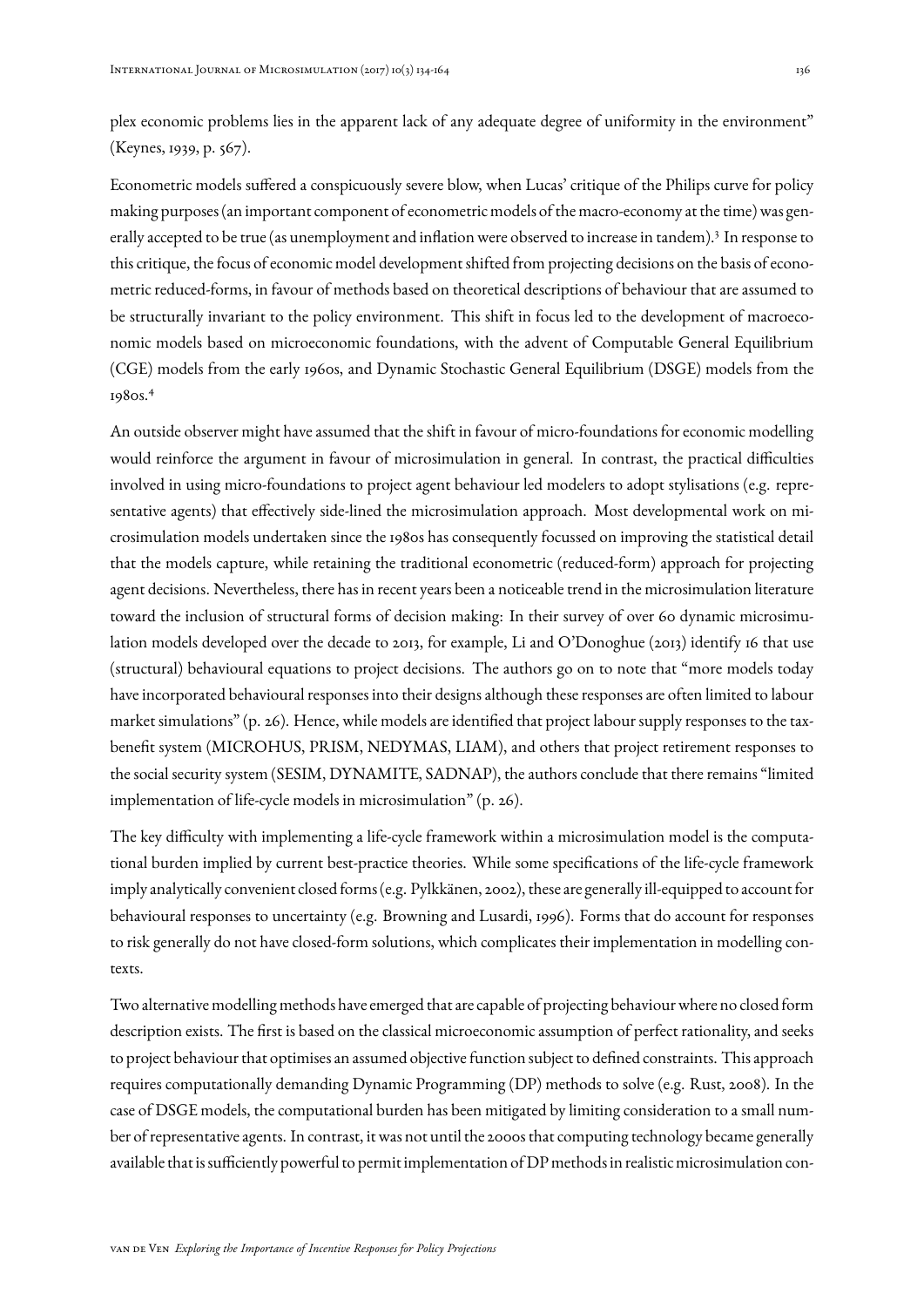texts. The last decade has consequently seen a growing literature based on Dynamic Stochastic Microsimulation Models (DSMMs). Much of this literature focusses on econometric evaluation of theoretical foundations, following the seminal study by Gourinchas and Parker (2002). Nevertheless, some DSMMs are starting to emerge that are designed to project the evolving national population through time for the purposes of public policy evaluation (e.g. van de Ven, 2017a).

Agent BasedModels (ABMs) provide an alternative approach for projecting behaviour where no closed form description exists, by replacing the assumption of perfect rationality with a form of bounded rationality. Rather than projecting decisions that reflect a constrained optimisation, projected behaviour of each agent is based on simple heuristics or decision rules (in keeping with the keep-it-simple-stupid principle). Although originally postulated in the 1940s (von Neuman's universal constructor), ABMs did not become popular until the widespread availability of computing hardware in the 1990s. In economics, these models attracted a great deal of attention following the short-comings of CGE/DSGE models made apparent by the 2009 Global Financial Crisis (e.g. *The Economist*, July 2010). Despite growing interest, these models tend to remain highly stylised, relative to the wider microsimulation literature (see, e.g., Richiardi, 2014, and Tran, 2016; Dawid *et al*, 2016, provides an example of a more empirically orientated model in this field).<sup>5</sup>

The purpose of this paper is to clarify the implications of alternative approaches for projecting behaviour that are discussed above. Analysis focuses on the two principal behavioural margins of the domestic sector; consumption / savings, and labour / leisure. Basic economic theory suggests that savings and employment decisions are jointly determined: Stronger incentives to save can be met in part through increased labour supply; reduced returns to employment can be met in part through reduced pecuniary savings. These trade-offs are well understood and widely appreciated. Yet their implications in practical policy settings are difficult to gauge, in part because a cursory appraisal reveals them to be context specific, and in part because few models exist that permit empirical evaluation in anything approaching a realistic policy context. As a consequence, there is thin evidence for formulating adequate responses to two key modelling questions. First, generally how important is it to account explicitly for the behavioural trade-offs implied by policy counterfactuals in microsimulation projections? And secondly, to what extent will an explicit consideration of labour supply incentives alone reflect projections in which policy trade-offs concerning both the labour / leisure and consumption / savings margins are explicitly accounted for? The former of these questions addresses the overall importance of accommodating theoretical descriptions for behaviour in a microsimulation context, and the latter indicates the practical importance of analytically convenient modelling assumptions that marginalise dynamic considerations (e.g. savings) when projecting behaviour.

The current paper reports results derived from a dynamic microsimulation model that projects savings and employment decisions based on the life-cycle framework. The model is designed to project the implications of fiscal policy for the evolving population cross-section through time, and can be freely downloaded from the internet. Analysis focuses on the sensitivity of simulated effects of two policy counterfactuals, with respect to three alternative approaches for projecting savings and employment decisions. The two policy counterfactuals are a 10 percentage point increase in the rate of tax on all taxable income, and a 20 percentage point fall in the value of state retirement benefits. These counterfactuals approximate policy changes that are often considered in the literature, either because they are a focus of interest, or because they act as convenient adjustments to ensure budget neutrality of alternative reform scenarios. Savings and labour supply responses to each reform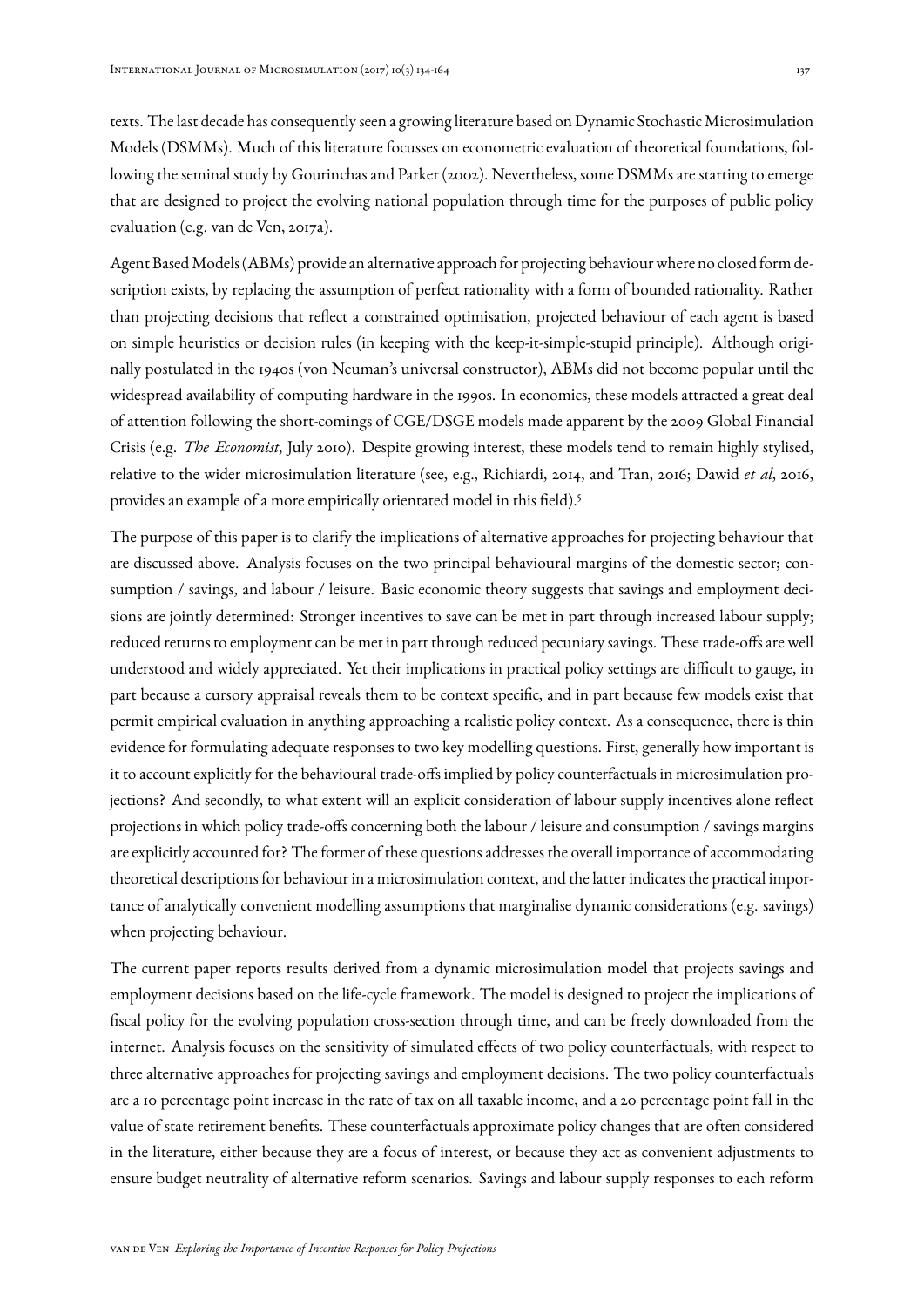are projected on the alternative assumptions that: i) behaviour does not respond to the influence of policy on incentives; ii) labour supply responds to policy incentives, but saving does not; and iii) both labour supply and saving respond to the incentives of policy. These alternative behavioural assumptions capture the nature of alternatives that are commonly considered in the microsimulation literature, and are explored within a single analytical framework to facilitate comparisons between them.

The remainder of the paper is comprised of three sections. The model and analytical approach are described in Section [2.](#page-4-0) Results of the analysis are reported in Section [3,](#page-17-0) and Section [4](#page-27-0) concludes.

## <span id="page-4-0"></span>2 METHOD

The analysis is based on data generated by the Lifetime INcome Distributional Analysis model, LINDA. This microsimulation model is designed to explore the distributional implications of public policy alternatives by projecting the evolving population cross-section through time. Savings and employment are projected by the model on the assumption that these decisions are taken to maximise expected lifetime utility. This model is an ideal starting point for the current analysis, as it required only minor adjustments to generate implications of the behavioural alternatives that are the focus of interest. Version 3.16 of the model was considered for the analysis reported here, parameterised using data reported for the United Kingdom in 2011. The model is free to download from the internet at www.simdynamics.org. This website also includes a set of video tutorials that walk-through the analysis, so that it should be possible to replicate the reported results.

An overview of LINDA is provided in Section 2.1 of the main text, and the way that the model is used to evaluate the effects of the two policy counterfactuals is described in Section [2.2.](#page-10-0) Adaptations of the model to explore alternative behavioural assumptions are discussed in Section [2.3.](#page-12-0)

## <span id="page-4-1"></span>2.1 The microsimulation model

This section provides a brief overview of the aspects of the LINDA model that were considered for analysis, and an overview of its parameterisation is provided in Appendix A. Extended discussion of the model structure is reported in [van de Ven](#page-30-0) [\(2017b\)](#page-30-0), and further detail concerning how the model parameters have been set is provided in [van de Ven](#page-30-1) [\(2017a\)](#page-30-1).

LINDA is a structural dynamic microsimulation model. It is a microsimulation model in the sense that each adult from a representative population cross-section is individually represented. It is dynamic in the sense that the model projects the characteristics of the evolving population cross-section through time. And the model is structural in the sense that labour and investment decisions are projected based on the life-cycle theory of behaviour.

LINDA considers the evolving circumstances of each adult in the evolving population cross-section, organised into annual snap-shots through time. The decision unit of the model is the nuclear family, defined as a single adult or partner couple and their dependent children. Each family is assigned a reference adult who is conceptually assumed to make all decisions on behalf of their family to maximise their expected lifetime utility, given their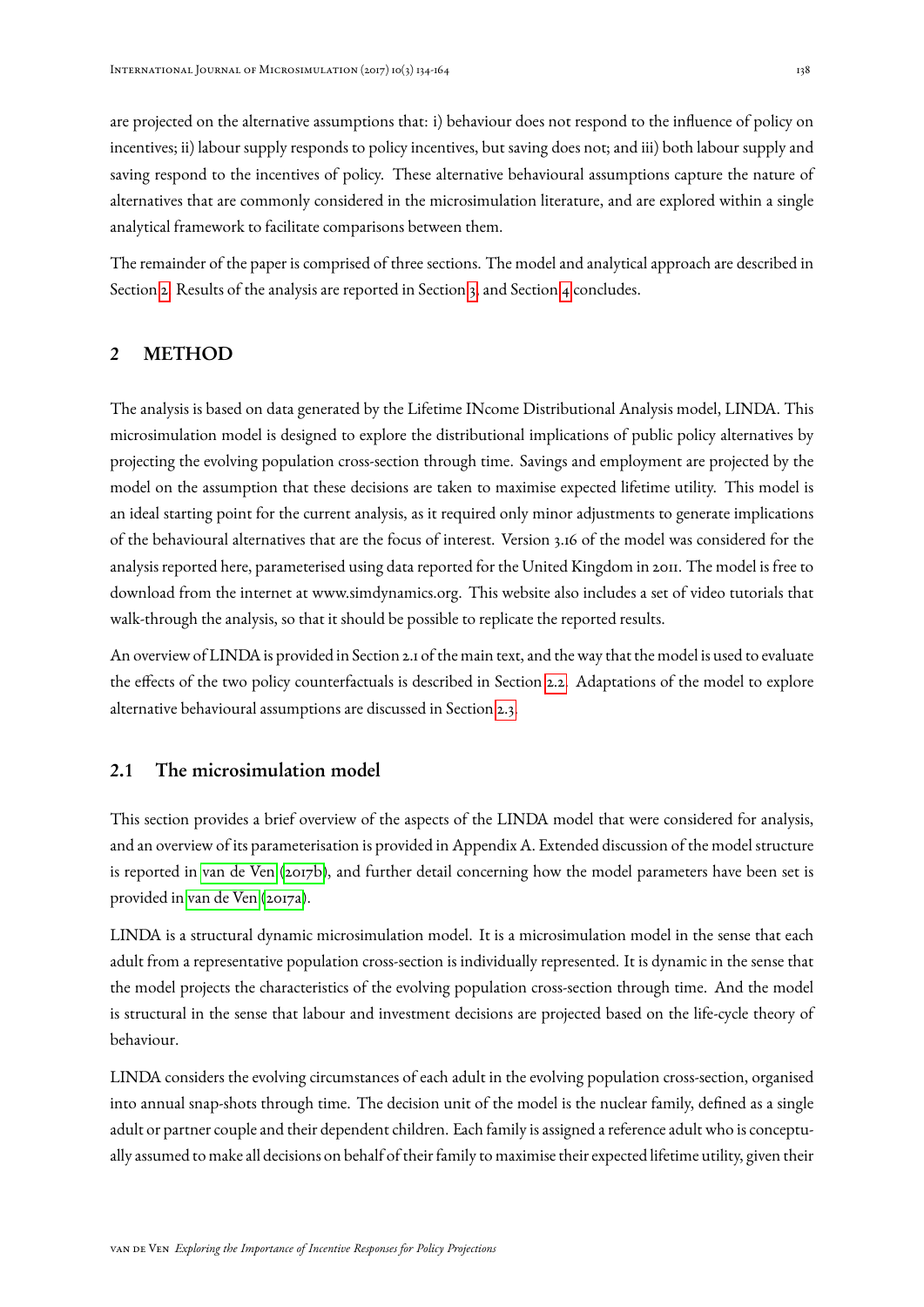prevailing circumstances, preferences, and beliefs about the future. Allocations between family members are ignored. Preferences are described by a nested Constant Elasticity of Substitution utility function. Expectations are 'substantively-rational' in the sense that they are either perfectly consistent with, or specified to approximate, the intertemporal processes that govern individual characteristics. The model assumes a small open economy, where rates of return to labour and capital are exogenously given (appropriate for the UK).

Utility maximising decisions were considered for consumption, labour supply, pension scheme participation, and the timing of pension access. Heterogeneity between simulated adults was limited to the following fourteen characteristics:

| - year of birth                     | - age                                 | - relationship status $^u$              |
|-------------------------------------|---------------------------------------|-----------------------------------------|
| - number of dependent children $^u$ | - age of dependent children $^u$      | - student status $^u$                   |
| - education status $^u$             | - private pension wealth <sup>d</sup> | - timing of pension access <sup>d</sup> |
| - non-pension wealth <sup>d</sup>   | - wage potential $^u$                 | - immigration $u$                       |
| - emigration $u$                    | - survival <sup>u</sup>               |                                         |

Nine of the characteristics listed here are considered uncertain and uninsurable from one year to the next (represented by a u superscript), and three are projected in a way that depends on utility maximisations (represented by a  $d$  superscript).

### *2.1.1 Preferences*

<span id="page-5-0"></span>Expected lifetime utility of reference adult  $i$ , with birth year  $b$ , at age  $a$  is described by the time separable function:

<span id="page-5-1"></span>
$$
U_{i,a} = \frac{1}{1-\gamma} \left\{ u \left( \frac{c_{i,a}}{\theta_{i,a}}, l_{i,a} \right)^{1-\gamma} + \right.\left. + E_{a,b} \left[ \sum_{j=a+1}^{A} \beta^{j-a} \left( \phi_{j-a,a}^{b} u \left( \frac{c_{i,j}}{\theta_{i,j}}, l_{i,j} \right)^{1-\gamma} + (1 - \phi_{j-a,a}^{b}) \zeta B_{i,j}^{1-\gamma} \right) \right] \right\} \text{ (ia)}
$$
\n
$$
u \left( \frac{c_{i,a}}{\theta_{i,a}}, l_{i,a} \right) = \left( \left( \frac{c_{i,a}}{\theta_{i,a}} \right)^{(1-1/\varepsilon)} + \alpha^{1/\varepsilon} l_{i,a}^{(1-1/\varepsilon)} \right)^{\frac{1}{1-1/\varepsilon}} \tag{b}
$$

 $\phi^b_{j-a,a}$  is the probability that a reference adult with birth year  $b$  will survive to age  $j$  given survival to age  $a;$  $c_{i,a} \in R^+$  is discretionary composite (non-durable) consumption;  $l_{i,a} \in [0,1]$  is the proportion of family time spent in leisure;  $\theta_{i,a} \in R^+$  is adult equivalent size based on the "revised" or "modified" OECD scale;  $B_{i,a} \in R^+$  is the legacy that reference adult from benefit unit i would leave if they died at age a; and  $E_{a,b}$  is the expectations operator and  $A$  is the assumed maximum age that any individual can survive to. All other terms in [\(1\)](#page-5-0) are parameters.

The assumed preference relation was selected primarily because it is standard in the associated literature. c and l are projected by the model to maximise expected lifetime utility. c is selected from a closed-and-bounded set defined to satisfy a budget constraint on liquid net wealth that is described below. l is selected from a set of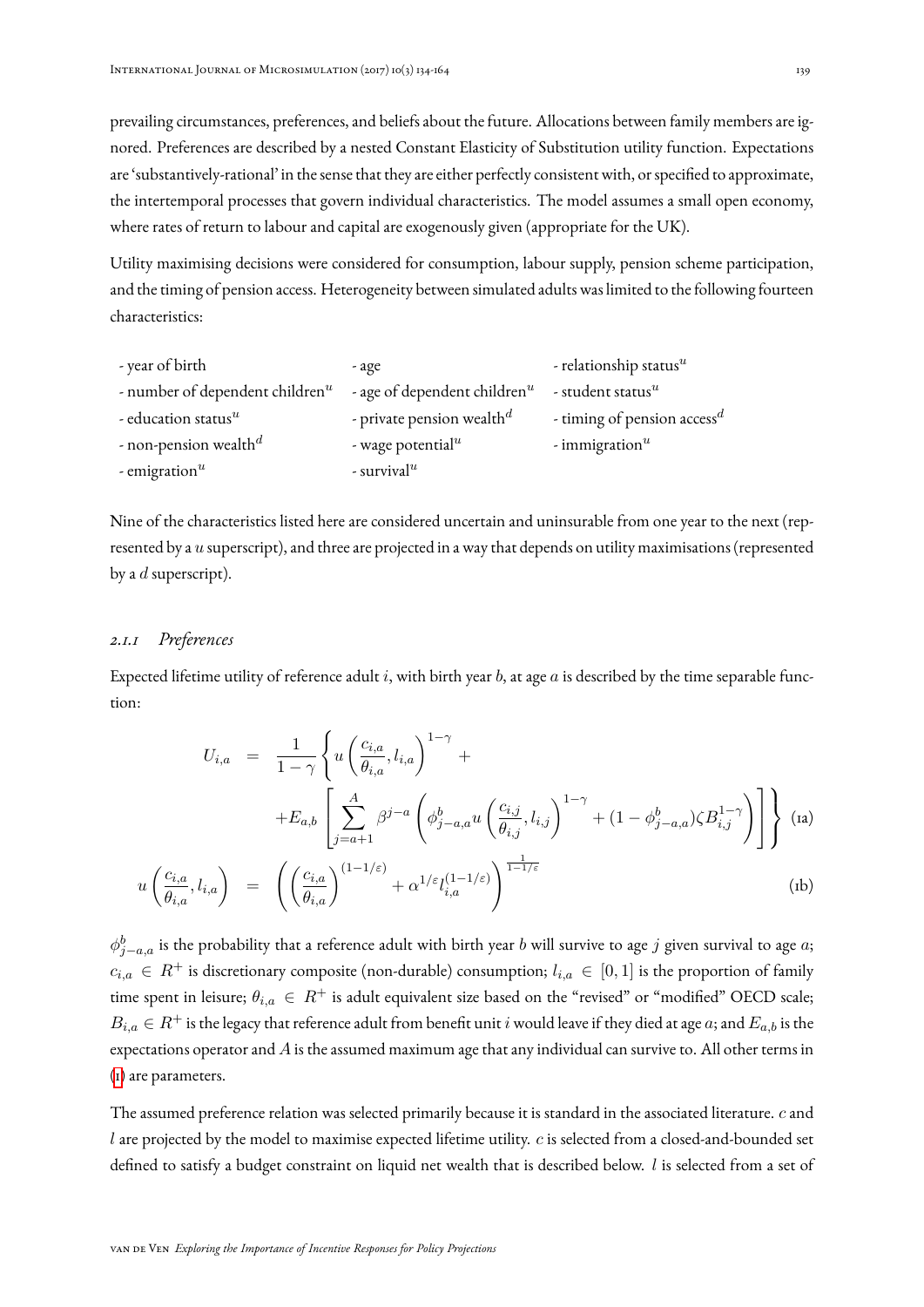discrete alternatives, where the model was defined to permit 3 labour supply options for each simulated adult, representing full-time, part-time, and non-employment.

One innovation that has emerged in the literature, is heterogeneity of preference parameters. An early example in this vein is [Gustman and Steinmeier](#page-29-0) [\(2005\)](#page-29-0), who allow for variation in the rate of time preference to reflect heterogeneity in household retirement decisions. Variation of this type is omitted from the model to ensure that behavioural heterogeneity projected by the model is driven by heterogeneity in observable household characteristics.

#### <span id="page-6-1"></span>*2.1.2 Labour income dynamics*

Earnings are modelled at the family level, and are described by:

$$
g_{i,a} = \max(h_{i,a}, h_{a,t}^{\min}) \lambda_{i,a}
$$
  
\n
$$
\lambda_{i,a} = \lambda_{i,a}^o \lambda_{i,a}^{emp} \lambda_{i,a}^{ret}
$$
\n(2)

where  $h_{i,a}$  defines the latent wage of the family of reference adult  $i$  at age  $a$ ;  $h_{a,t}^{\min}$  is the (statutory) minimum wage;  $\lambda^o$  is a random adjustment factor that is included to allow for involuntary unemployment (lack of a wage offer);  $\lambda^{emp}$  adjusts to reflect the effect of labour supply decisions on earnings (varying with endogenous  $l$ ); and  $\lambda^{ret}$  imposes a wage penalty on families that have previously chosen to start drawing upon their private pension wealth. In the analysis, the probabilities governing  $\lambda^o$  are age, relationship, and education specific, but time invariant.

In most periods, latent wages  $h$  are assumed to follow a random-walk with drift:

<span id="page-6-0"></span>
$$
\log\left(\frac{h_{i,a}}{m_{i,a}}\right) = \log\left(\frac{h_{i,a-1}}{m_{i,a-1}}\right) + \omega_{i,a-1} \tag{3a}
$$

$$
m_{i,a} = m(n_{i,a}, ed_{i,a}, a, b) \tag{3b}
$$

$$
\omega_{i,a} \sim N\left(0, \sigma_{\omega}^2\left(n_{i,a}, ed_{i,a}\right)\right) \tag{3c}
$$

where the parameters  $m(.)$  account for wage growth, which in turn depend on relationship status  $n_{i,a}$ , education  $ed_{i,a}$ , age a, and birth year b, and  $\omega_{i,a}$  is an identically and independently distributed disturbance term. The variance  $\sigma_\omega^2$  is defined as a function of relationship status and education. The only exceptions to equation [\(3a\)](#page-6-0) are when a reference adult changes their education status (see Section [2.1.6\)](#page-8-0), in which case a new random draw is taken from a log-normal distribution, the mean and variance of which are specific to the benefit unit's age, birth year, relationship, and education status.

#### *2.1.3 Wealth constraint*

Equation [\(1\)](#page-5-0) is maximised, subject to an age specific credit constraint imposed on liquid (non-pension) net wealth,  $w_{i,a} \ge D_a$  for the family of reference adult i at age a.  $D_a$  is set equal to minus the discounted present value of the minimum potential future income stream, subject to the condition that all debt be repaid by age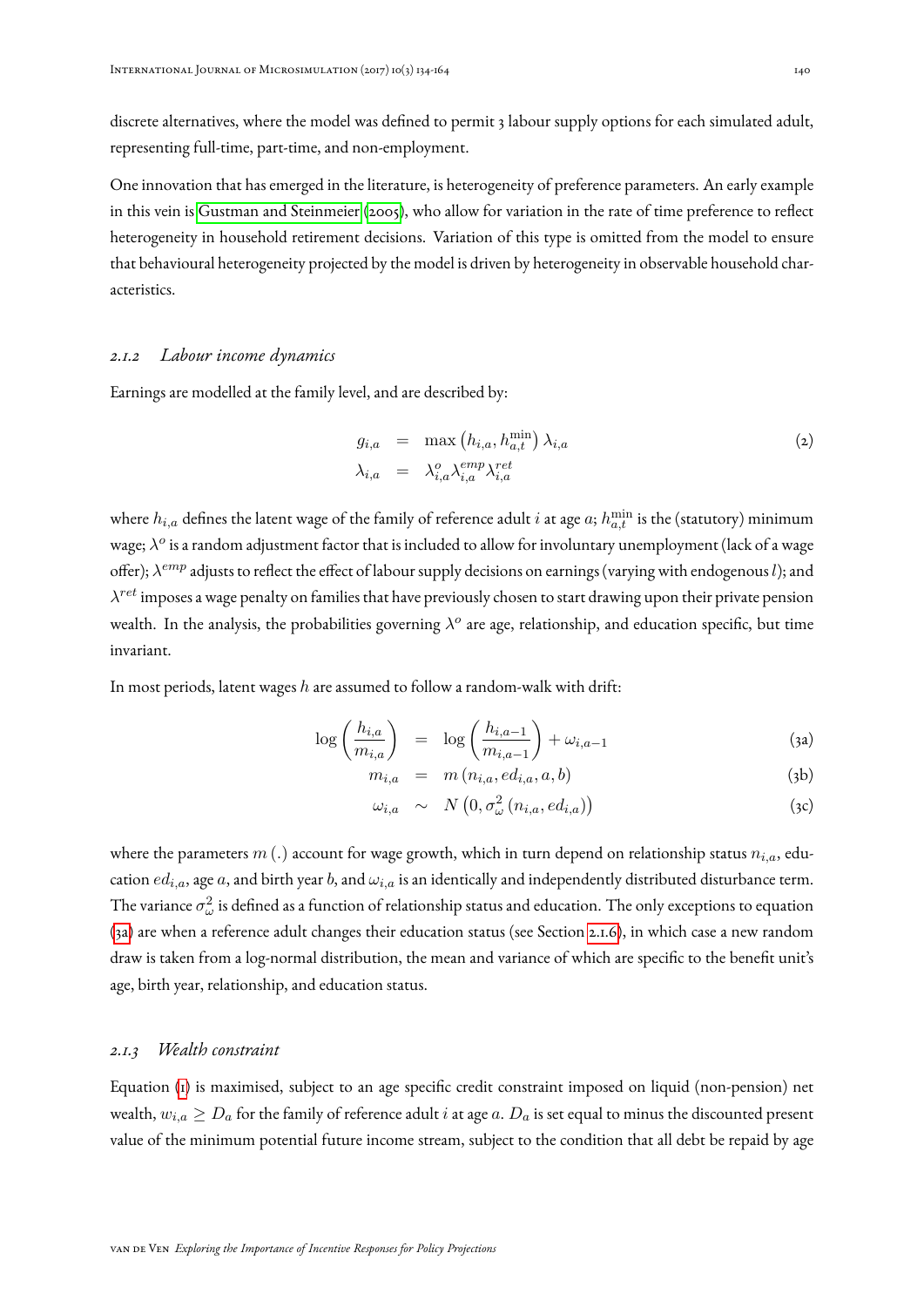70. Intertemporal variation of  $w_{i,a}$  is, in most periods, described by:

<span id="page-7-0"></span>
$$
w_{i,a} = w_{i,a-1} + \tau_{i,a-1} + ur_{i,a-1}^h - c_{i,a-1} - ndc_{i,a}^x \tag{4}
$$

where  $\tau$  denotes disposable income,  $ur^h$  is un-realised returns to owner-occupied housing,  $c$  is discretionary non-durable composite consumption, and  $ndc^x$  is non-discretionary expenditure. Non-discretionary costs (sometimes referred to as "committed expenditure") are disaggregated into child care, housing (rent and mortgage interest), and 'other' categories to facilitate simulation of welfare benefits that make explicit reference to any one of these expenditure categories. Simulated child care costs,  $ndc^c$ , are described as a function of the number and age of dependent children, and of the employment status of the least employed adult benefit unit member. Non-discretionary housing expenditure is comprised of rent and mortgage payments,  $ndc^{hg} = rent + mort$ , and is described below. 'Other' non-discretionary expenditure,  $ndc^o$ , is loosely designed to reflect the minimum expenditure required to participate in society, consistent with standard definitions of poverty. Consumption on other basic necessities is defined in terms of equivalised (non-housing / non-child care / non-health) consumption, and varies by age and year.

The only potential departures from equation [\(4\)](#page-7-0) occur when a family is identified as accessing pension wealth, or when a reference adult is identified as getting married or incurring a marital dissolution. Wealth effects at the time of pension access are discussed in Section [2.1.5.](#page-8-1) In relation to marital transitions, spouses are identified from within the simulated sample. A marriage between two simulated singles consequently results in the liquid net wealth of each being combined in the common benefit unit. A divorce is assumed to see liquid net wealth split evenly between each divorcee, whereas widowhood sees all liquid net wealth bequeathed to the surviving spouse. Solutions to the utility maximisation problem are evaluated on the assumption that marriages are between identical clones.

 $w$  includes all assets other than private pensions, and is disaggregated into housing and mortgage, and other wealth on the basis of reduced-form equations. Logit regressions are used to distinguish the incidence of home owners  $(hh)$  and mortgage holders  $(mh)$ . Given incidence, regression equations for portfolio shares are used to evaluate housing wealth  $(w^h),$  mortgage debt  $(md^h),$  and non-housing net wealth  $(w^{nh}=w-w^h+md^h).$ Assumed rates of return then permit evaluation of associated financial flows (realised and unrealised returns to housing wealth, mortgage interest, non-housing liquid net wealth, and rent).

#### *2.1.4 Disposable income*

The model allows the measures of income accruing to each adult family member to be accounted for separately, so that it can reflect the taxation of individual incomes that is applied in the UK. Details of the specific tax and benefits schemes reflected by the model are provided in Appendix A.1. The tax function assumed for the model is represented by:

$$
\tau_{i,a} = \tau \left( b, a, n_{i,a}, n_{i,a}^c, l_{i,a}^j, g_{i,a}^j, hh_{i,a}, mh_{i,a}, w_{i,a}^h, rent_{i,a}, \ nort_{i,a}, rr_{i,a}^h, w_{i,a}^{nh,j}, r_{i,a}^{nh} w_{i,a}^{nh,j}, pc_{i,a}^{c/nc,j}, py_{i,a}^j, ndc_{i,a}^c \right) \tag{5}
$$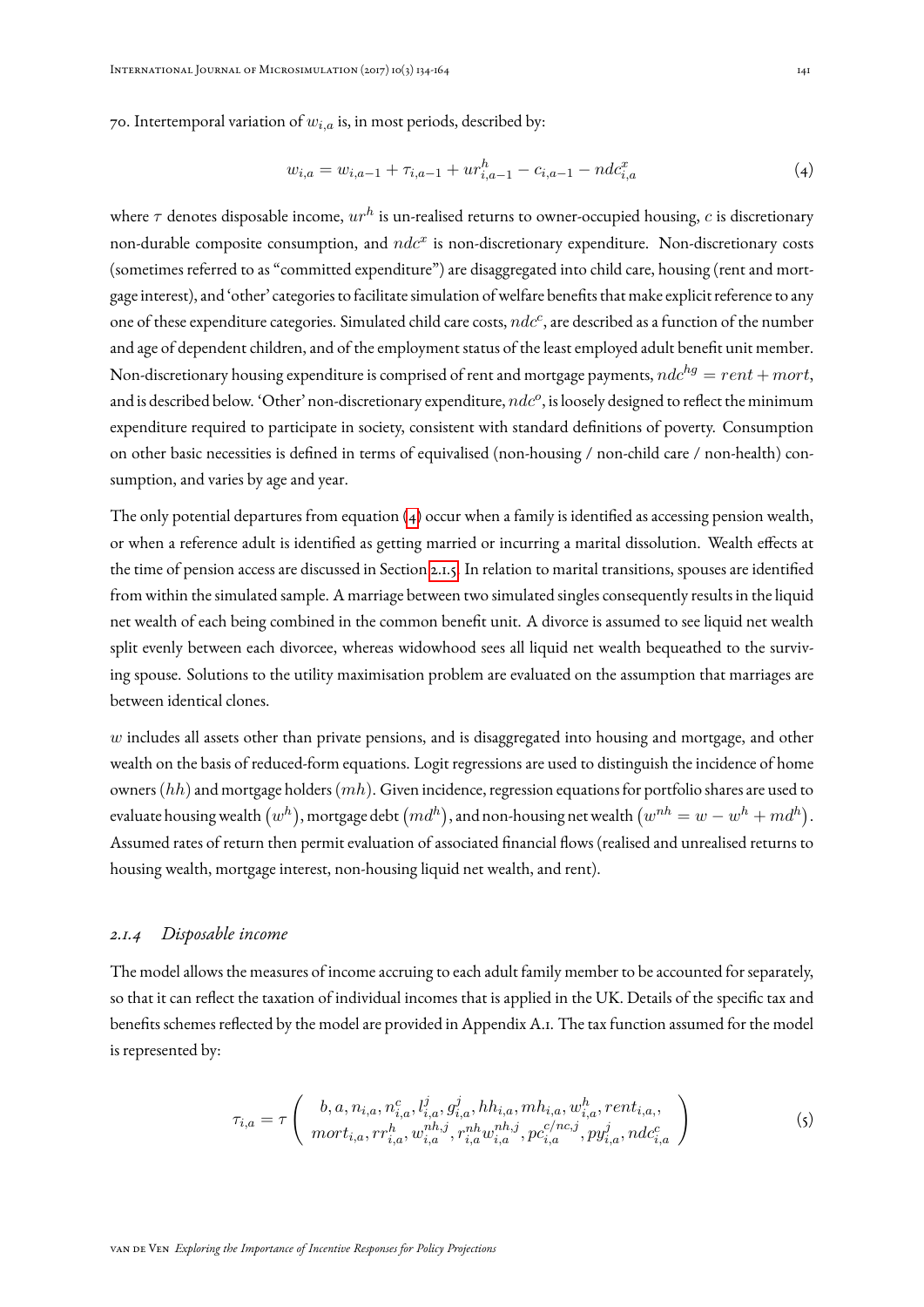which depends on the birth year of the reference adult b; age of the reference adult,  $a$ ; number of adults (relationship status),  $n_{i,a}$ ; number and age of all dependent children, represented by the vector  $n_{i,a}^c$ ; labour supply of each adult  $j$  in the benefit unit,  $l_{i,a}^j$ ; the labour income of each adult,  $g_{i,a}^j$ ; indicator variables for homeowners,  $hh_{i,a}$ , and mortgage holders,  $mh_{i,a}$ ; the net owner-occupied housing wealth held by the benefit unit,  $w_{i,a}^h$ ; the rent paid by non-home-owners,  $rent_{i,a}$ ; the mortgage interest paid by mortgage holders,  $mort_{i,a}$ ; the realised returns to (gross) housing wealth,  $rr^h$ ; the non-housing net liquid wealth held by each adult,  $w_{i,a}^{nh,j};$ the investment return on liquid net wealth of each adult,  $r^{nh}_{i,a}w^{nh,j}_{i,a}$  (which may be negative); the pension contributions made by each adult,  $pc_{i,a}^{c/nc,j};$  the (retirement) pension income received by each adult,  $py_{i,a}^j;$  and non-discretionary child care costs,  $ndc_{i,a}^c$ .

## <span id="page-8-1"></span>*2.1.5 Private pensions*

Private pensions are modelled at the family level, and are Defined Contribution in the sense that every family is assigned an account into which their respective pension contributions are (notionally) deposited. Contributions to private pensions are defined as fixed rates of employment income conditional on (endogenous) participation, and are distinguished by whether they are made by the employer,  $\pi_{er}$ , or the employee,  $\pi_{ee}$ :  $pc_{i,a} = (\pi_{ee} + \pi_{er}) g_{i,a}$ . All employer pension contributions are assumed to be exempt from taxation, and labour income is reported net of these. Employee contributions up to a year-specific cap are also exempt from income tax, reflecting provisions of the UK tax system. Any employee contributions in excess of the cap are subject to income tax. Labour income is reported gross of all employee contributions. A cap is also imposed on the maximum size of the aggregate pension pot, which remains fixed through time.

Until the year in which a benefit unit accesses its pension wealth, intertemporal accrual of private pension wealth,  $w^p$ , is described by equation [\(6\)](#page-8-2):

<span id="page-8-2"></span>
$$
w_{i,a}^p = \max\left\{0, \min\left[w^{p,\max}, r_{t-1}^p w_{i,a-1}^p + p c_{i,a}^p\right]\right\}
$$
(6)

where  $w^{p, \max}$  defines the maximum size of a pension pot. Equation [\(6\)](#page-8-2) holds in all periods prior to pension receipt except following relationship transitions, in which case associated fluctuations in pension rights are modelled in a similar fashion as described for liquid net wealth.

The age at which pension dispersals are accessed,  $a^P$ , is determined endogenously subject to a minimum age of 55 (consistent with UK policy). At the time that pension wealth is accessed, a fixed fraction of accrued pension wealth is received as a tax-free lump-sum cash payment, and the remainder converted into a level life annuity that is subject to income tax. Annuity rates are calculated to reflect birth cohort-specific survival probabilities in the model, subject to assumed rates of investment returns, real growth, and transaction costs levied at time of purchase.

## <span id="page-8-0"></span>*2.1.6 Education*

Each adult is allocated an education state at entry into the model,  $ed_{i,a}$ , distinguishing between those with and without graduate level qualifications. This state influences the likelihood of employment offers, the age specific evolution of latent wages (h in Section [2.1.2\)](#page-6-1), and transition probabilities governing marriage and divorce.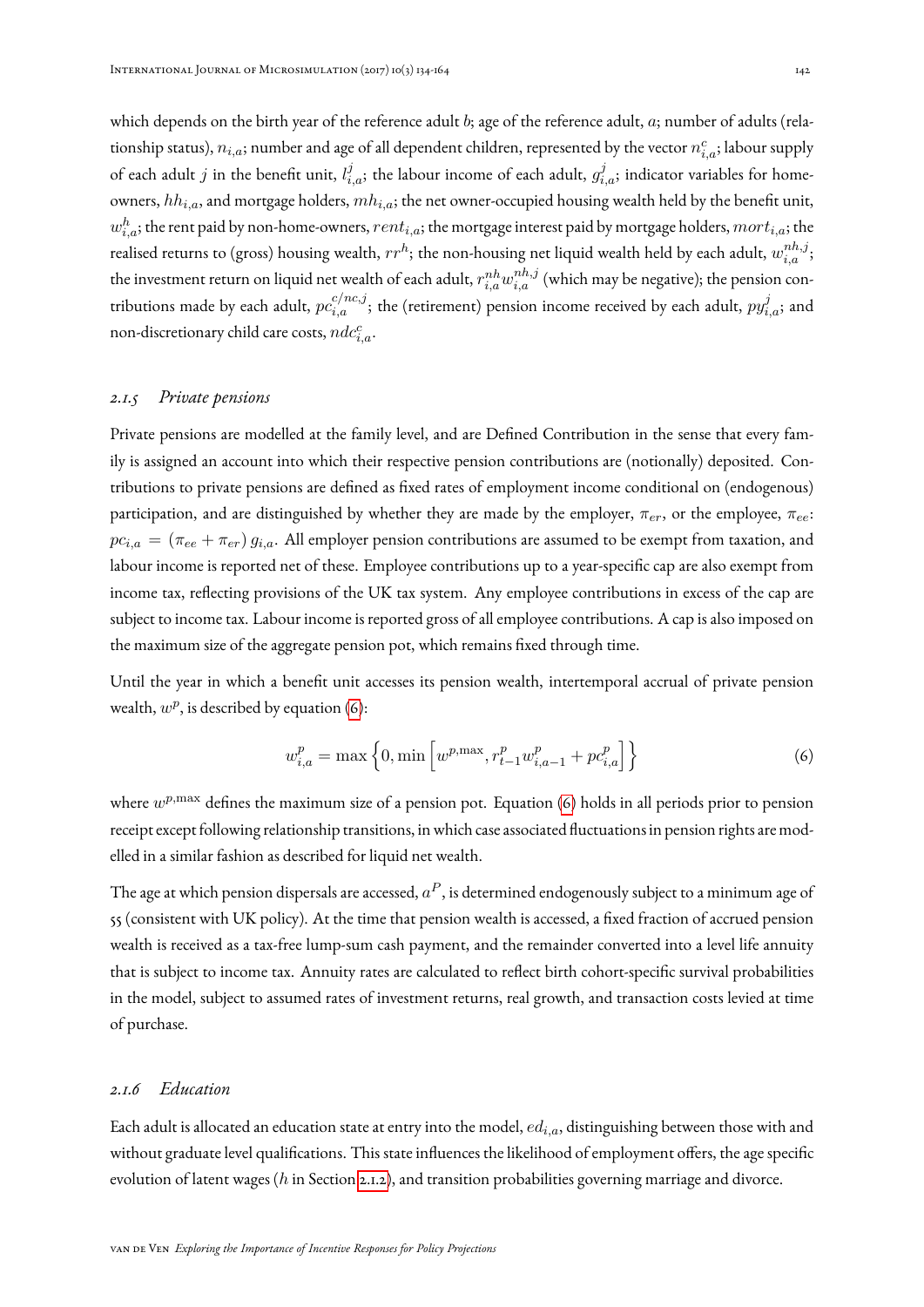Individuals who do not enter the simulated population with tertiary education may be identified as tertiary students,  $stud_{i.a}$ . Any individual who first appears as a tertiary student is assumed to leave tertiary education at an exogenously defined age (assuming that they survive), at which time they may transition to tertiary educated, depending on a stochastic process that represents whether they pass their final exams. At the time an individual leaves tertiary education, they receive a new random draw for their wage potential from a log-normal distribution, where the terms of the distribution differ for graduates and non-graduates. All processes that govern transitions between alternative education states when projecting a population through time are assumed to be fully consistent with the associated expectations adopted to solve the lifetime decision problem.

### *2.1.7 Mortality*

Mortality is simulated for each adult in the model, based on random draws that are compared against associated survival probabilities. Survival probabilities are assumed to vary by age and year.

### *2.1.8 Relationship status, spouse matching, and identification of reference adults*

A 'relationship' is defined as a cohabiting partnership, and reflects formal marriages and civil partnerships. The relationship status of each adult in each prospective year is considered to be uncertain. The transition probabilities that govern relationship formation and dissolution depend upon each reference adult's existing relationship status, their education, age, and birth year, and the mortality probability of their spouse (if one exists). These probabilities are stored in a series of 'transition matrices', each cell of which refers to a discrete relationship/education/age/birth year combination.

Relationship formations are assumed to be between members of the simulated population. At the start of each simulated year, the pool of marrying adults is identified, and sorted into couples by minimising the sum of a score that allocates one point for each year difference between simulated individuals in age, and five points for any difference in education levels. After a couple are identified, the reference adult is selected by first checking whether one partner has accessed their pension wealth but the other has not (see description of Private pensions above). If so, then the pension recipient is identified as the reference. Otherwise, the individual with the highest wage potential (see description of Labour income dynamics) is identified as the reference person.

### *2.1.9 Children*

The model takes explicit account of the number and age of dependent children of each family. The birth of dependent children is assumed to be uncertain in the model, and described by transition probabilities that vary by the age, birth year, relationship status, and the number of existing children of each reference adult. These transition probabilities are stored in a series of transition matrices, in common with the approach used to model relationship status (described above). Having been born into a benefit unit, children are assumed to remain dependants until age 17, after which they are assumed to exit into adulthood and form family units of their own. A child may, however, depart a family prior to maturity, in the case of parental divorce. In this case all dependent children in the family are divided evenly between the separating parents (to the nearest integer).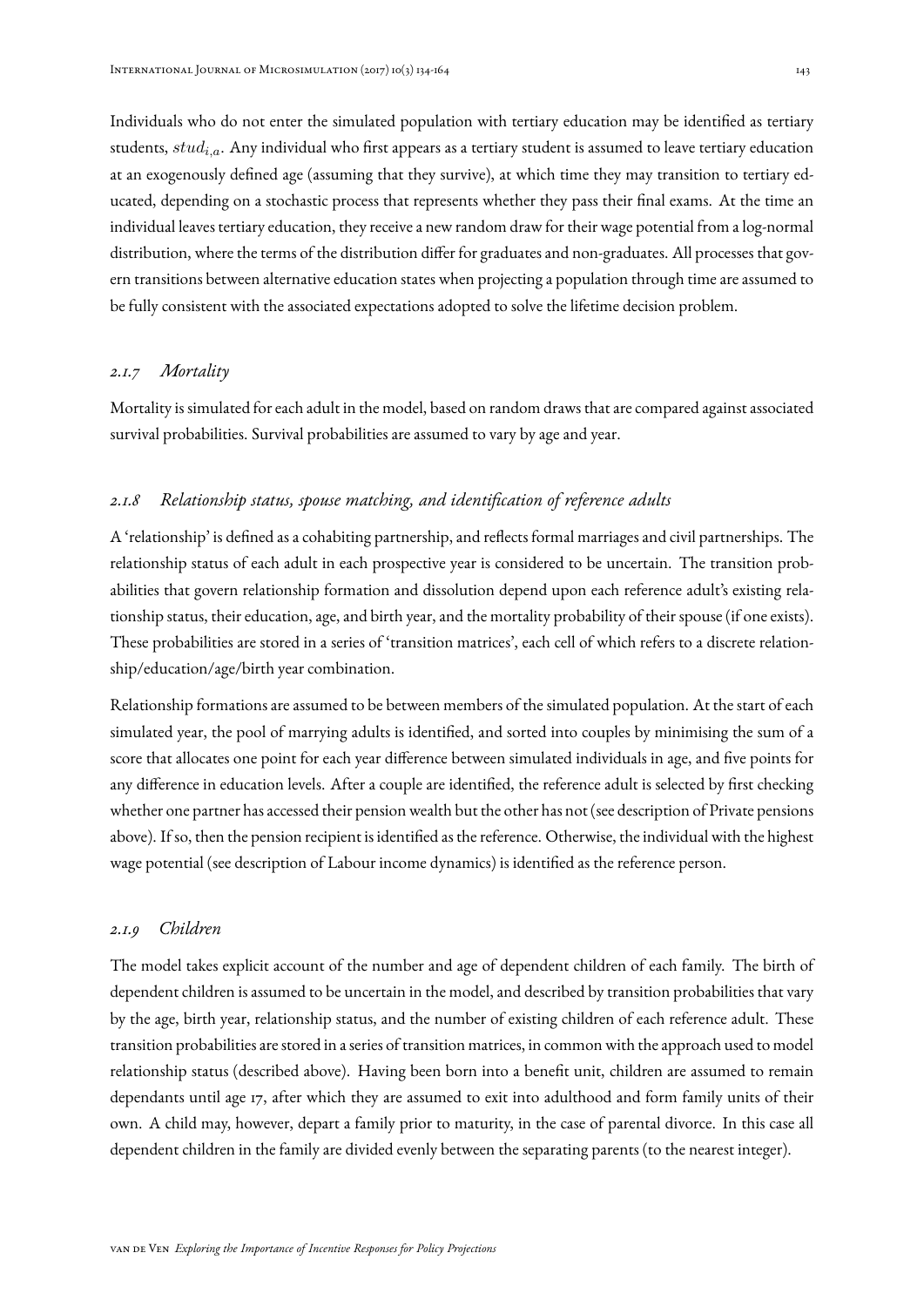The model is made computationally feasible by limiting child birth to three 'child birth' ages. Realistic benefit unit sizes are accommodated by allowing up to two children to be born at each child birth age. Restricting the number of ages at which a child can be born in the model raises a thorny problem regarding identification of the transition probabilities that are used to describe fertility risks. The model calculates the required probabilities internally, based upon the assumed birth ages and fertility rates reported at a highly disaggregated level.

#### *2.1.10 International migration*

The model parameters include the total numbers of immigrants and emigrants to be assumed for each prospective year. The parameters also include the proportions of immigrants and emigrants to assume within a set of mutually exclusive and exhaustive population subgroups. These subgroups are defined with respect to age, education, marital status, and dependent children. Subgroups are further distinguished by disposable income quintiles for immigrants, and by past migrant status for emigrants. These model parameters permit evaluation of target numbers of immigrants and emigrants who fall into each considered population subgroup in each simulated year. The model divides the domestic population simulated for each year into the same subgroups distinguished for migrants, and randomly selects members from these subgroups as either emigrants, or to be cloned as new immigrants, to match migrant targets. Variables are generated that report the age of immigration,  $a^{im}$ , and emigration,  $a^{em}$ , for each simulated adult.

### <span id="page-10-0"></span>2.2 Evaluating the effects of policy counterfactuals

Exploring the effects of a policy counterfactual is one of the principal motivations for building microsimulation models in economics. As such, the steps involved in undertaking an associated analysis are well understood and widely appreciated. This section consequently provides a brief overview of the approach used to project the effects of each policy counterfactual. Evaluation of uncertainty associated with simulated effects of policy are then discussed, as these have received relatively sparse attention in the associated literature.

Two counterfactuals are considered for analysis. The first is an increase in the marginal rates of tax on all taxable income of 10 percentage points, which is assumed to apply in all years from 2016. Income taxes in the UK are levied on an individual basis and take a standard step-wise progressive rate structure. All income below a minimum threshold is tax exempt; see Appendix A.1.1 for further detail.

The second counterfactual is a reduction in the value of state retirement benefits of 20 percentage points, which is also assumed to apply in all years from 2016. State retirement benefits are paid from state pension age, which is scheduled to be 65 in 2016, rising to 66 from 2019, then 67 from 2026, before stabilising at 68 from 2034. This rise in state pension age is assumed for all policy environments considered in the study. State retirement benefits are defined here as the basic State Pension (a contributory flat-rate benefit; Appendix A.1.13), the Pension Credit (a means-tested retirement benefit; Appendix A.1.6), and the personal allowances for Housing and Council Tax benefits (used to evaluate means-testing of each benefit; Appendix A.1.10-11). Both counterfactuals are assumed to be announced in 2016, and to be previously unanticipated by the population.

The effects of each policy counterfactual were evaluated by comparing projections derived under the counterfactual policy environment with those derived under a base policy environment. The first step involved setting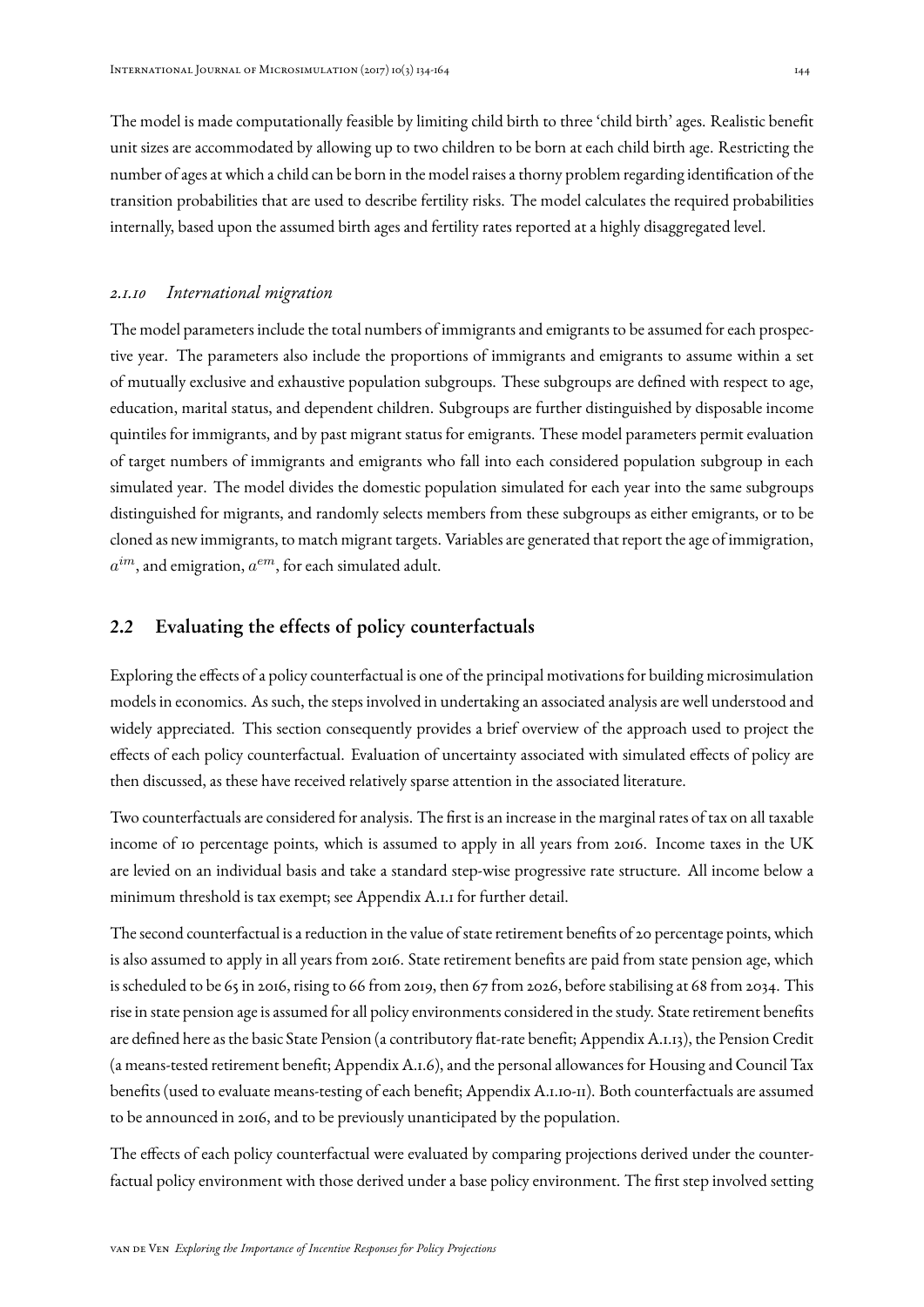up a simulated base scenario. In the current context, the base scenario was constructed by loading in survey data for a population cross-section reported for the UK in 2011, and projecting the evolving population cross-section forward to 2016 on the basis of a description of tax and transfer policy observed in 2011. With the population cross-section updated to 2016, LINDA was then used to project the evolving population cross-section forward from 2016 to 2070 using a description for tax and transfer policy observed in 2016 (the most recent description available at the time of writing). These simulated panel data were stored as the base for comparison.

With the base scenario in place, the effects of each of the two policy counterfactuals were evaluated by first loading in the simulated data projected under the base policy specification. These initialising data include all the information used to project individual characteristics, including the random events that evolve with uncertainty, from 2016 to 2070 under the base policy scenario. All simulated data – other than the information describing the incidence of random events – projected for the period 2017 to 2070 under the base scenario were re-initialised by the model, and new characteristics projected forward on the assumption of the respective policy counterfactual. This approach is designed to facilitate identification of the effects of policy, by limiting differences between a simulated counterfactual and the respective base projection to the policy changes of interest.

When considering the potential forecasting error associated with model projections, it is useful to distinguish between endogenous and exogenous factors that generate disparities between a model projection and the associated real-world phenomena. Endogenous factors refer to those that are explicitly recognised as evolving randomly within a model's structure. In the current model, these factors are limited to the seven individual specific characteristics that are defined as evolving with uncertainty from one year to the next (see top of Section [2.1\)](#page-4-1). LINDA uses Monte Carol methods based on random draws to project these characteristics. This means that any single projection generated by LINDA will be probabilistic (rather than deterministic) to the extent that it is affected by the specific set of random draws upon which it is based.

'Exogenous factors' refer to all other considerations that generate disparities between model projections and the associated real-world phenomena. Exogenous factors consequently capture a wide range of issues, from the uncertainty associated with defining representative model parameters, through to features that may influence the simulated phenomena but are omitted from a model's structure.

LINDA is currently adapted to account only for endogenous factors when exploring the likelihood associated with alternative model projections. This limitation makes the model an inappropriate basis for formulating a forecast concerning the future state of the population cross-section, because it means that it cannot provide a reliable measure for the full scale of the disparities associated with its projections (as it omits an account of the 'exogenous factors' referred to above).

Focussing on the effects of policy counterfactuals is motivated in part by the view that this helps to mitigate the limitations associated with use of LINDA as a forecasting tool. Comparing simulated projections that differ only with respect to the assumed policy environment, obtains a measure of the effects of policy within a controlled context. To the extent that the effects of exogenous factors are orthogonal to the effects of a policy counterfactual, taking differences between simulated projections will generate an un-biassed point forecast for the effects of the counterfactual. This point forecast can then be supplemented by measures of uncertainty implied by the endogenous factors represented within the model. Conceptually, this approach is similar to the Difference-in-Differences reduced-form econometric procedure that is commonly used to explore the effects of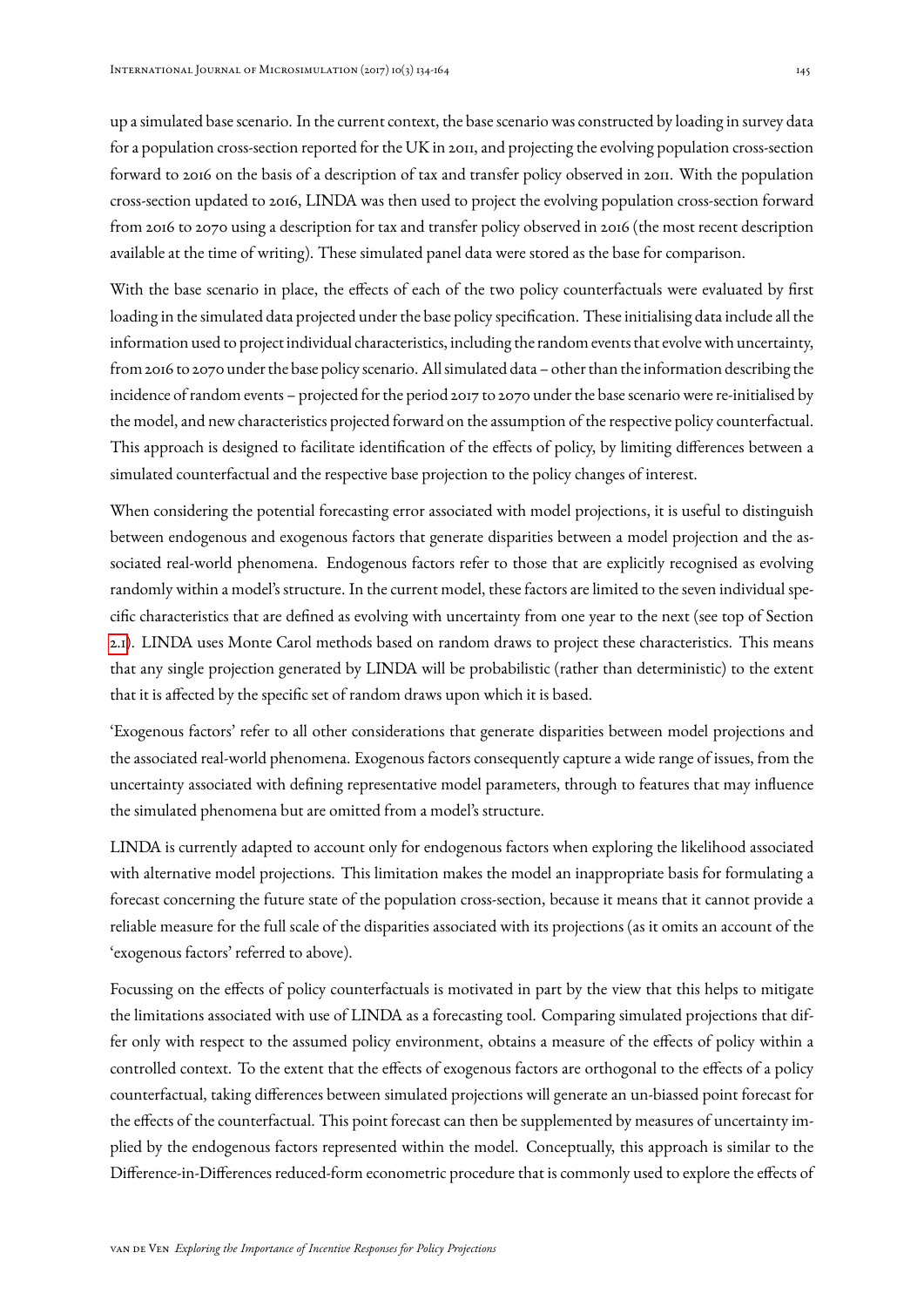#### natural policy experiments (e.g. Blundell and Costas Dias, 2009, for a review).

LINDA is parameterised so that each simulated individual represents 1000 individuals in the projected population cross-section. Sensitivity of the projected effects of policy counterfactuals arising due to the discrete size of the simulated population is reflected by replicating the analysis 30 times, using a fresh set of random draws on each occasion. The random draws for each simulated individual are considered independent of all other individuals, so this is equivalent to bootstrapping with replacement. These replications permit standard errors to be evaluated for simulated summary statistics, which help to identify statistically significant variation associated with alternative behavioural assumptions under the base model parameterisation. Nevertheless, it should be noted that, even if the point estimates for policy effects generated as described here are un-biassed, the estimated uncertainty associated with those point estimates is likely to be substantively under-predicted due to the omission of the uncertainty of model parameters in the associated calculations.

## <span id="page-12-0"></span>2.3 Exploring alternative behavioural assumptions

One of the most flexible methods for projecting decisions is on the basis of reduced-form descriptions of behaviour. In its most general form, the approach involves the assumption of a functional relation between the behaviour of interest and alternative 'explanatory' characteristics. The central problem with this most general form is the difficulty associated with identifying a functional relation that is stable in context of an evolving policy environment. A model is appropriately referred to as 'structural' to the extent that this objective is achieved. Hence, a single model can be referred to as both 'structural' and a 'reduced-form'. Unfortunately, not all reduced-form descriptions are structurally invariant to the policy environment, and not all structural descriptions of behaviour can be expressed as convenient reduced-forms.

Choice of the method used to project behaviour is currently part of the art – rather than the science – of specifying a microsimulation model. The choices made in this respect tailor a model to selected subjects of interest. The multiplicity and indeterminacy of this aspect of model design also limits the scope of comparisons that can reasonably be explored between modelling alternatives; it is impractical, for example, to consider the question of which approach is likely to be 'best' for all contexts. The subject explored in this study was carefully chosen to be both informative and feasible.

One of the most difficult features to reflect when selecting a reduced-form description for behaviour is incentive responses to a changing policy environment. Understanding such responses is the primary motivation for utility theory, and a central focus of concern in the growing field of agent-based economics. This study consequently uses a microsimulation model based on classical utility theory to explore the importance of incentive responses underlying projections for policy counterfactuals. The analysis explores the influence of three alternative behavioural scenarios: (a) Behaviour that does not respond to the influence of policy on incentives; (b) labour supply that responds to altered policy incentives but savings behaviour that does not; and (c) the case in which both savings and labour supply respond to changes in policy incentives. These behavioural alternatives are interesting because they reflect assumptions frequently made in the contemporary microsimulation literature.

Use of a common model framework facilitates comparisons between the three alternative behavioural assump-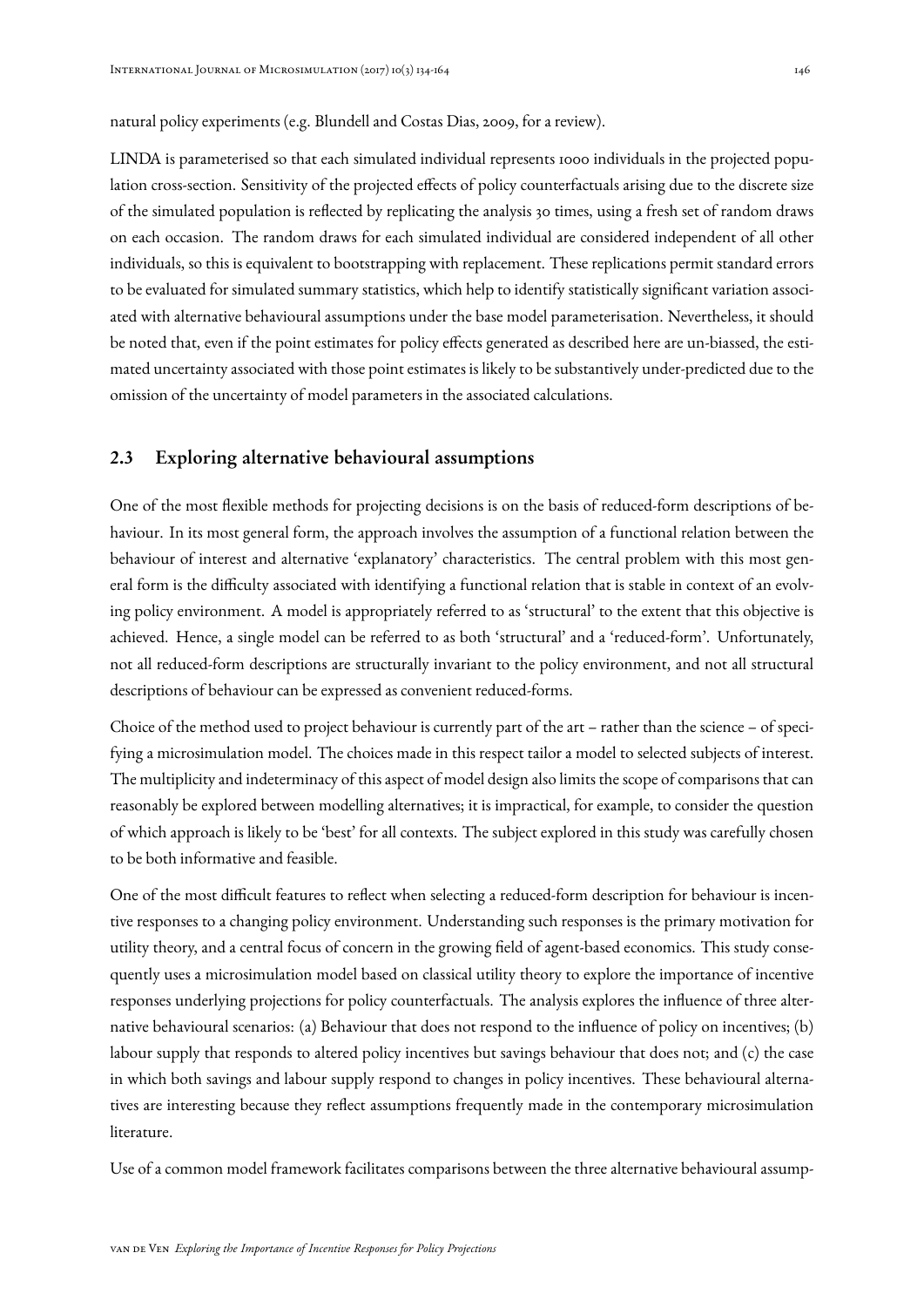tions considered for the study. The framework adopted for the analysis, LINDA, has been designed and parameterised exclusively on the assumption that both savings and labour supply respond optimally to changes in the policy environment, reflecting one of the three behavioural alternatives listed above (c). This tailoring of the considered model framework motivates use of the "fully-structural" projections (c) as the basis for comparing the behavioural alternatives that reflect reduced-forms (a,b). The analysis is consequently framed around two principal research questions: How important is it to account explicitly for the behavioural trade-offs implied by policy counterfactuals in microsimulation projections (a,c); and to what extent will an explicit consideration of labour supply incentives alone reflect projections in which policy trade-offs concerning both the labour / leisure and consumption / savings margins are explicitly accounted for  $(b,c)$ ?<sup>6</sup>

The remainder of this section provides technical detail concerning the methods used to project behavioural alternatives.

### <span id="page-13-0"></span>*2.3.1 Structural projections for behaviour using LINDA*

LINDA projects the evolving population cross-section through time via a two stage process that is common in the dynamic programming literature. In the first stage, utility maximising decisions are evaluated under the simulated policy environment for any feasible combination of individual specific characteristics. In the second stage, the population is projected through time, based on the description of behaviour evaluated in the first stage, and the processes that are assumed to govern the intertemporal development of individual specific characteristics. The second stage of this procedure is common to most dynamic microsimulation models in use today, with the principal distinction that LINDA uses the utility maximising solutions obtained in the first stage for projecting individual decisions. Exploring the implications of alternative behavioural assumptions required adaptation of the description for behaviour generated in the first stage of the model procedure, which is the focus of discussion here.

The model begins by defining a grid that overlays all feasible combinations of individual specific characteristics. This grid essentially acts as a look-up table for projecting individual decisions in the second stage of the simulation. A single grid axis is generated for each of the 14 characteristics described at the beginning of Section [2.1.](#page-4-1) Where a characteristic defines discrete alternatives (e.g. relationship status, number and age of dependent children, student and education status, and survival), then a separate point is defined on the respective grid axis for each potential alternative. Where a characteristic defines a continuous feasible domain, then the respective axis is arbitrarily divided into discrete points. For characteristics concerning time, a linear scale with intervals of equal duration is adopted. Annual intervals are considered for the age axis, comprising 113 points between 18 and 130 years. The working lifetime is considered to end at age 74, and all individuals are assumed to be retired from age 75. Feasible birth years span the period 1920 to 2030, and this period is divided into 11 year intervals (11 points). For financial characteristics (wage potential, pension and non-pension wealth), equal intervals on a log scale are used to construct the grid, as this provides greater detail toward the bottom of the distribution where non-concavities of the utility maximisation problem are most common. The feasible domains for non-pension wealth and wage potential are each divided into 26 points to age 74, and 21 points for pension wealth. From age 75, 151 points are considered for each of non-pension and pension wealth where greater detail can be accommodated at a low computational cost. In total, the grid considered for analysis identifies 200 million discrete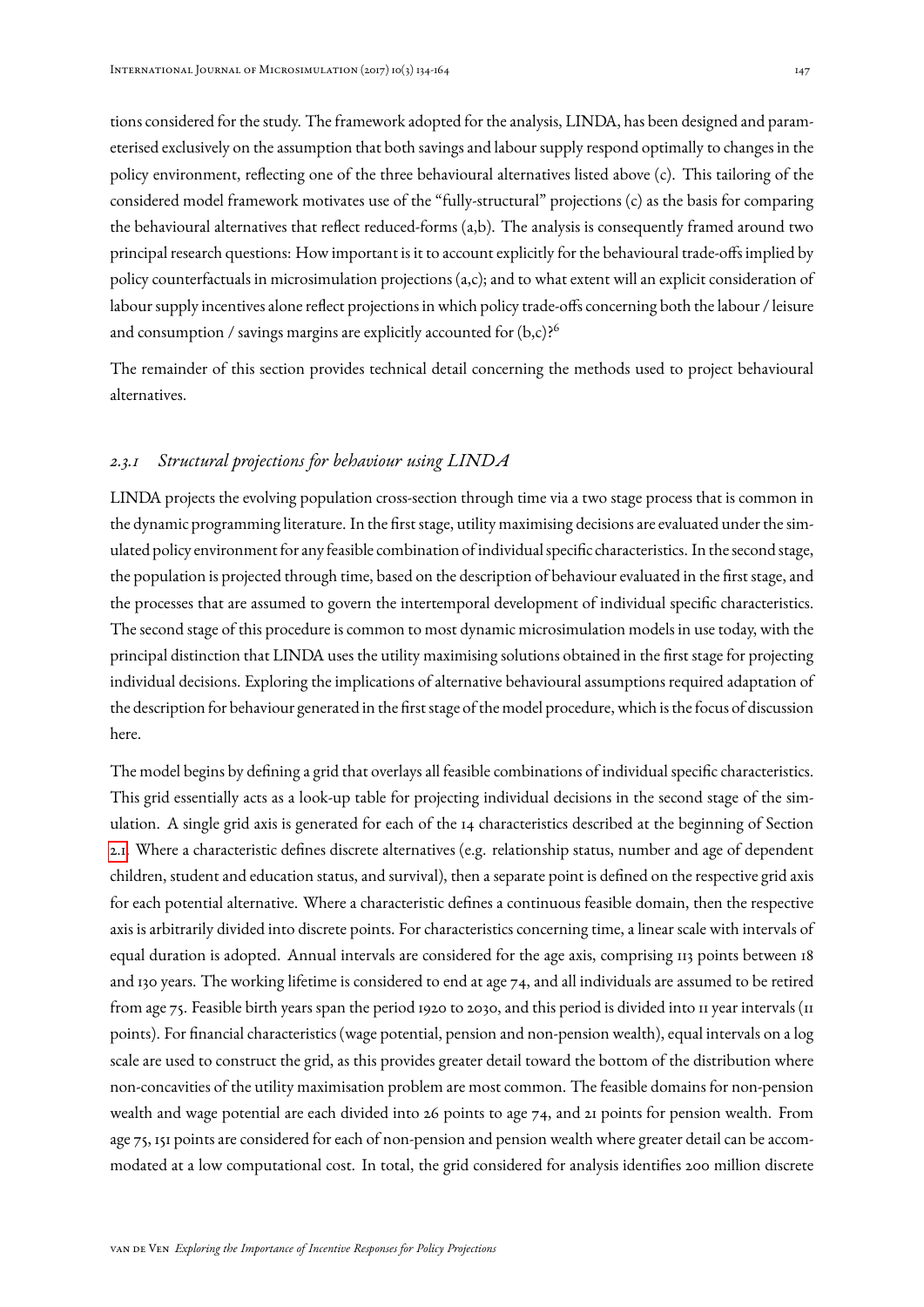combinations of individual specific characteristics over the feasible range of the analysis.

Once the grid described above has been defined, the model proceeds to solve the utility maximisation problem at each each grid intersection via backward induction. Starting with the oldest possible age considered for life (130 years), utility maximising decisions for any combination of individual specific characteristics (birth cohort, pension and non-pension wealth) are trivial to evaluate, as they are free from dynamic considerations. The model stores both the utility maximising decisions and the respective measures of (lifetime) utility at each intersection of the grid slice for the oldest age, and then proceeds to consider the decision problem at each intersection of the grid slice for the second oldest potential age of life. Solution of the utility maximisation problem at age 129 is complicated by the need to take into consideration the impact that decisions at age 129 have on probable characteristics, and associated utility, at age 130.

As closed-form (analytical) solutions to the intertemporal utility maximisation problem are not guaranteed in the model, numerical methods are used to search over the set of all feasible decisions. Expected lifetime utility associated with each candidate decision combination is evaluated by: i) calculating the period specific utility associated with the decision, via equation [\(1b\)](#page-5-1); ii) projecting characteristics forward one year taking into consideration the influence of the decision on future circumstances, e.g. via equation [\(4\)](#page-7-0) for liquid net wealth; and iii) by approximating the expected lifetime utility associated with each potential forward projection for individual specific characteristics by drawing on the solutions previously obtained for the grid slice describing the immediately succeeding age. Where forward projections of characteristics are uncertain, then a discrete set of alternatives are considered, each associated with a probability. In the case of wages, where the theoretical distribution one year forward is continuous, an approximation is obtained using the Guass-Hermite quadrature. Where one year forward projections for characteristics do not fall precisely on a grid point, then interpolation methods are used to approximate the measure of expected lifetime utility one-period forward by drawing on near-by grid points. The assumption of von Neuman Morgenstern utility then permits expected lifetime utility associated with the decision combination to be evaluated as a weighted sum.

As the model solves each utility maximisation problem, it stores both the optimal decision combination and associated measure of expected lifetime utility. Once it has a solution for all intersections of the grid slice for age 129, it uses the same approach applied recursively to obtain solutions for the entire simulated lifetime. At the end of this process, the model stores the results of its solution to the lifetime decision problem to an external file, which plays an important role in facilitating the reduced-form analysis as discussed below.

#### *2.3.2 Adapting LINDA to explore reduced-form behavioural alternatives*

All three behavioural variants considered in the study explore the effects of policy counterfactuals with respect to a common simulation base (see Section [2.2\)](#page-10-0). Given the focus on behavioural reduced-forms that do not respond to the incentives associated with a change in policy context, the reduced-form projections use descriptions for behaviour described by the base simulation. These descriptions for behaviour were generated by LINDA via the structural approach described in Section [2.3.1,](#page-13-0) taking into consideration transfer policy as it was applied in the UK in 2016.

The descriptions of behaviour generated by LINDA under the base policy environment take the form of a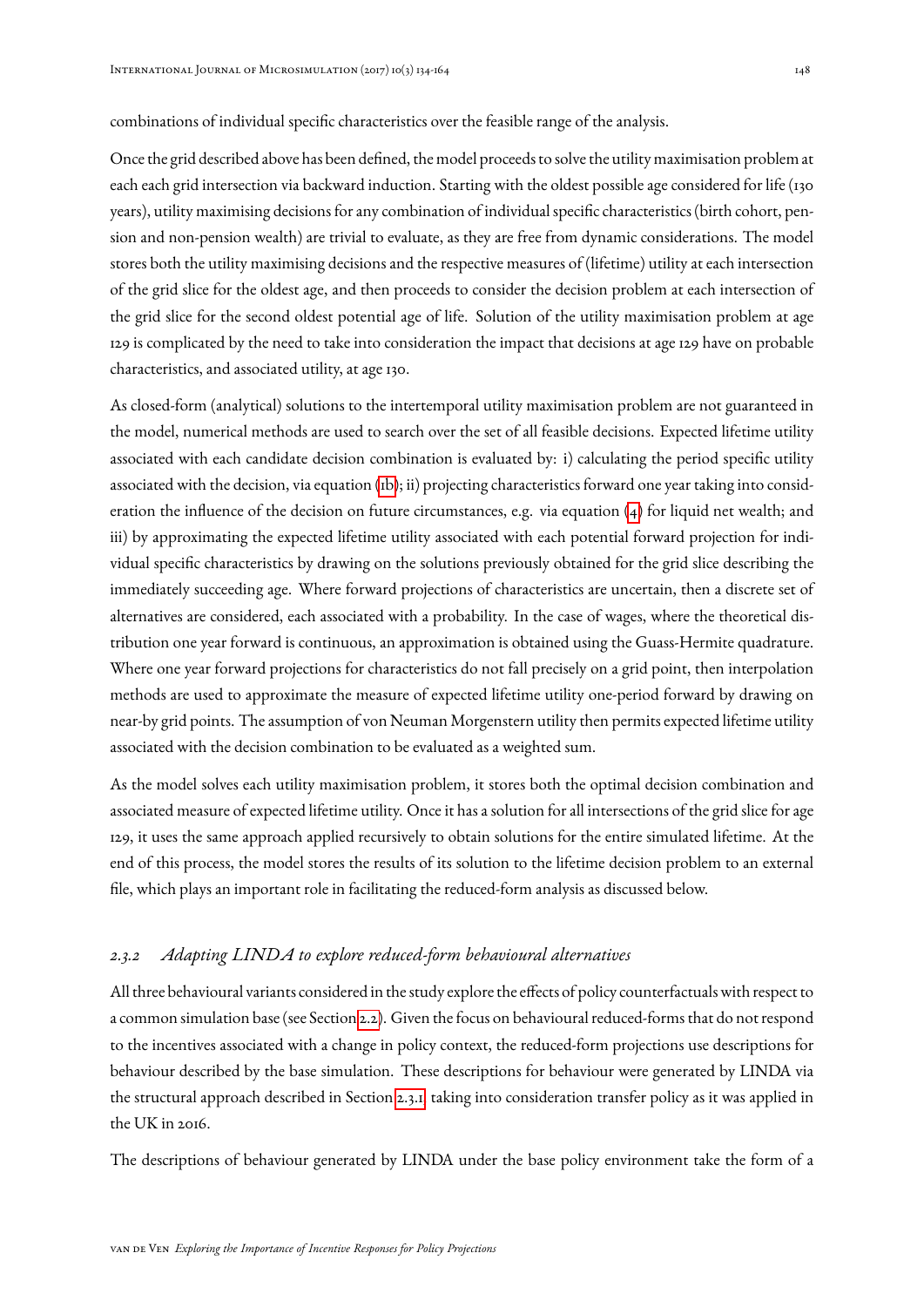(look-up table) function, with exogenous variables defined by the 14 household-specific characteristics listed at the beginning of Section [2.1.](#page-4-1) A common feature of the 14 exogenous characteristics assumed for the model is that their values in any simulated period are independent of the policy environment prevailing in the same period. This feature is useful, because it means that the characteristics generated under a base simulation can be used as the starting-point for projections of a policy counterfactual. In this context, immediate responses to the policy counterfactual are accommodated in numerically solved structural projections by resolving the (lifetime) decision problem for each alternative policy environment. In contrast, reduced-form descriptions of behaviour are usually assumed to persist in context of a changing policy environment. This difference in simulation approaches complicates a direct interchange of the respective descriptions for behaviour.

Consider, for example, projections of consumption decisions in context of a rise in income tax rates. Suppose that consumption was projected using a functional description based on age, wealth, and private income. The structural approach that is implemented by default in LINDA would adapt the consumption function to reflect the influence on incentives of higher tax rates. This approach consequently accommodates an immediate reaction to the policy change. In contrast, if the reduced-form consumption function was not revised to reflect the income tax rise, and private income remained unchanged, then projected consumption would fail to reflect the higher taxes until budgetary effects fed through to affect household wealth. The result is likely to be a run-away wealth effect, and projections for consumption that bear little resemblance to reality.

Studies that employ reduced-form descriptions of behaviour must carefully tailor their functional descriptions to minimise the likelihood of mis-specification as discussed above. This is typically achieved, within the constraints considered for reduced-forms here, by reflecting relationships between behaviour and explanatory variables that are likely to suffer little distortion by the policy environment. In the above example, this would typically be achieved by describing consumption as a function of disposable, rather than private income. A rise in tax rates would then depress disposable income for any given measure of private income, and thereby have an immediate effect on consumption, independent of any associated implications for wealth. While the magnitude of consumption responses generated under the reduced-form and structural approaches might not be the same, this approach for selecting reduced-form specifications is likely to mitigate the differences between them.

The approach assumed here for projecting behaviour under the reduced-form was consequently chosen to reflect a conceivably stable description in context of the two policy counterfactuals that are explored. As discussed above, this reflects basic best-practice in reduced-form analysis. Much of the indeterminacy commonly associated with specification of a reduced-form description was addressed here by imposing the additional condition that the reduced-form analysis retained the basic "information set" underlying the structural description for behaviour. This additional condition was imposed to facilitate comparisons between the two methodologies, and involved adapting the axes of the look-up tables to reflect the bearing of each policy counterfactual on disposable, rather than private income. This was achieved as follows.

First, copies were made of the look-up tables describing the behavioural solutions generated by LINDA under the base policy environment. Each coordinate  $i$  of the base-simulation look-up table was considered in turn, and the 'wage potential' and 'private pension wealth' axes were considered for adjustment. These two axes were adjusted independently, reflecting the fact that households predominantly receive income from either one, but seldom both, of these income sources in any given year of their lives.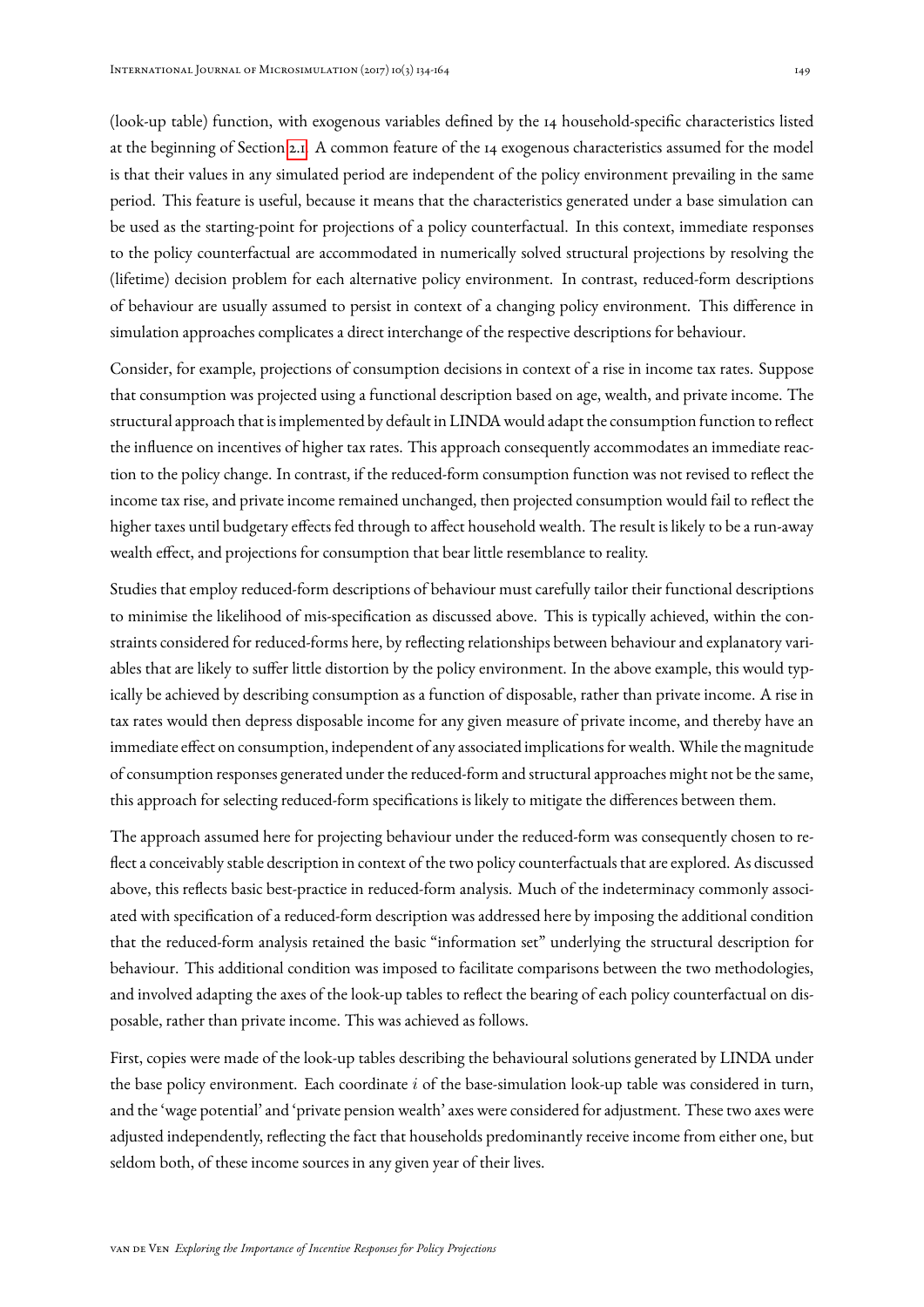Re-scaling of the 'wage potential' axis was evaluated for any coordinate, i, corresponding to the working lifetime (to age 75). Given the characteristics associated with coordinate i, including wage potential  $x_i$ , disposable income under the policy counterfactual,  $y_i^1$ , was evaluated, on the assumptions that all adults were full-time employed and no private pension was received. The 'wage potential' needed to obtain the same disposable income, under the same assumptions, except in context of the base policy context,  $x_i^0$ , was then evaluated. This was used as the reference for re-scaling the 'wage potential' of the respective coordinate in the look-up table used to project reduced-form behaviour. That is, the reduced-form projections for behaviour of individuals with wage potential  $x_i$  under the policy counterfactual were drawn from the base-simulation look-up tables, with reference to wage potential  $x_i^0$  rather than  $x_i$ .

Consider, for example, the re-scaling associated with the counterfactual 10 percentage point increase in all income tax rates. Denote  $t_i$  the marginal tax rate under the base simulation corresponding to wage potential  $x_i,$  $\Delta t = 0.1$  the rise in tax rates, and the proportion of wage potential subject to tax  $\phi_i = (x_i - e_i)/x_i$  (where  $e_i$ is exempt income). Then it can be shown that the re-scaled value of the wage potential at coordinate  $i$  is given by:<sup>7</sup>

$$
x_i^0 = \left(1 - \frac{\Delta t}{(1-t)}\phi_i\right)x_i\tag{7}
$$

The approach used to re-scale the 'private pension wealth' axis adapted the method described above to capture the forward-looking nature of pension savings decisions. Any coordinate identified as having previously accessed pension wealth provides a direct measure of the associated (private) pension annuity. For coordinates identified as not having previously accessed pension wealth, a private pension annuity was imputed. This imputation was evaluated either at state pension age, or the age of the table coordinate, whichever was higher. The imputation accounted for projected investment returns, the (exogenous) share of pension wealth taken as a taxfree lump-sum, and annuity conversion rates. Given the private pension annuity, disposable income under the policy counterfactual,  $y_i^1$ , was evaluated. The private pension annuity needed to obtain the same disposable income, under the same assumptions, except in context of the base policy context,  $x_i^0$ , was then determined. $^8$  The analytical process was then inverted to obtain a measure of private pension wealth at the prevailing coordinate, and used as the reference to re-scale the 'private pension wealth' axis in the look-up table adapted from the base simulation.

The adjusted look-up tables described above were used to generate counterfactual policy projections under the behavioural alternative in which both savings and employment decisions are based on reduced-forms. Consideration of the intermediate behavioural scenario, in which labour supply adjusts to the altered incentives associated with a policy counterfactual but savings behaviour does not, required some additional adjustment of the existing LINDA source code. In this case, the model was adapted to first load in the adjusted look-up tables described above. The numerical routines that search for an optimum to the utility maximisation problem were altered to project consumption and pension savings using the pre-loaded values, and to search only over the feasible labour supply alternatives. When the search considered the alternative of no labour supply, then consumption and pension participation decisions were set equal to the values associated with a low-wage offer (see Section [2.1.2\)](#page-6-1); otherwise consumption and pension participation were set equal to their values with a standard wage offer. The results of this constrained optimisation were saved by the model, after which each simulation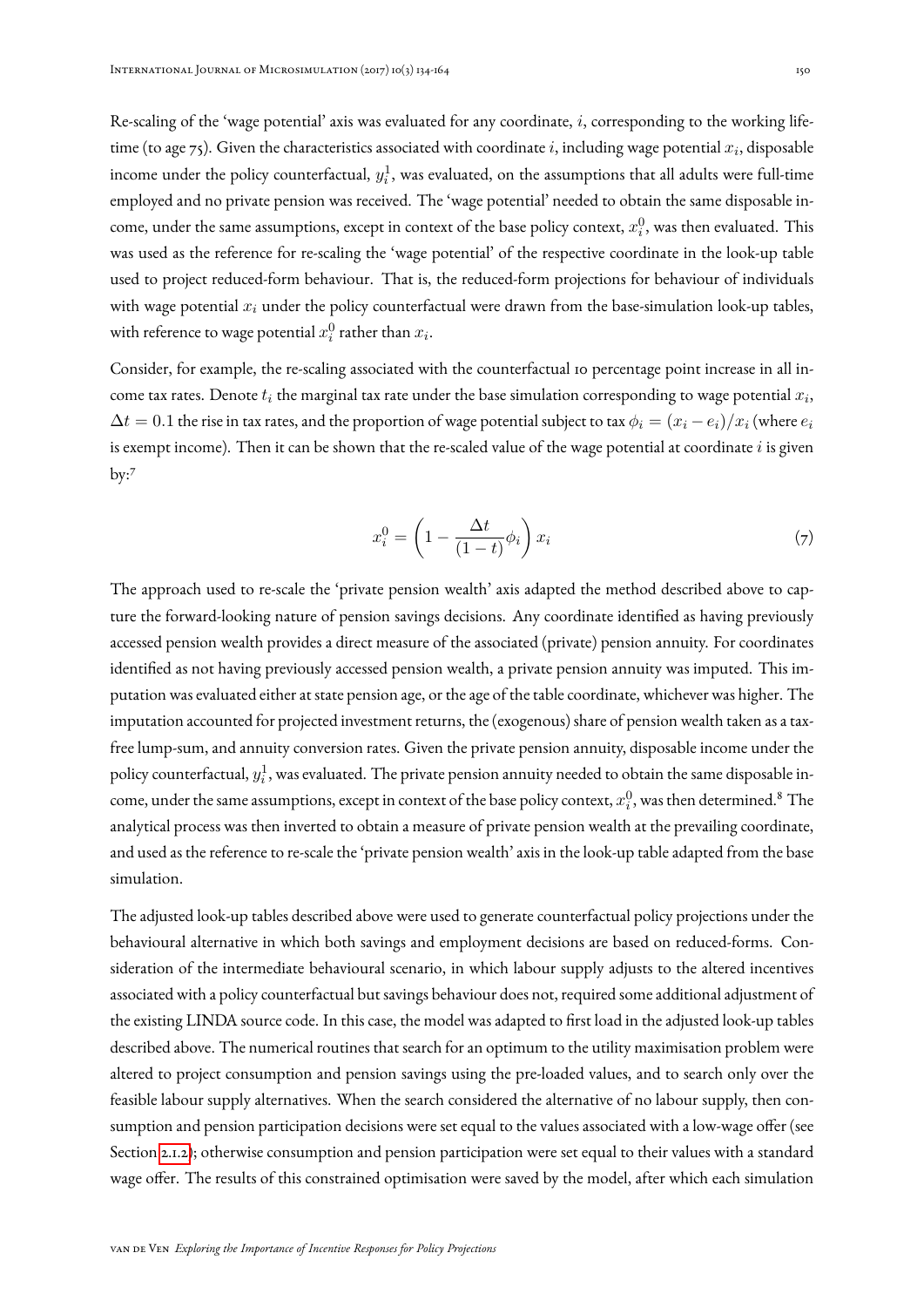proceeded as normal.

Results based on the adjusted look-up tables obtained as described above are reported in Section [3.](#page-17-0) Results for reduced-form projections based on unadjusted look-up tables are reported in Appendix B, thereby providing an indication of the sensitivity of results to the re-scaling adjustments considered for analysis; these supplementary results clearly display the forms of mis-specification that are discussed above.

## <span id="page-17-0"></span>3 RESULTS

Results are divided into two subsections. The first provides an overview of the influence of alternative behavioural assumptions, by discussing the effects of the respective policy counterfactuals on key aggregates generated for the evolving population cross-section. The second subsection explores the dynamics underlying the population aggregate effects, by discussing the influence of alternative behavioural assumptions on the projected life course of selected birth cohorts.

## <span id="page-17-1"></span>3.1 Policy effects on the evolving population cross-section

Table [1](#page-18-0) reports the projected effects on the government budget of a 10 percentage point rise in all rates of income tax, and a 20 per cent fall in the value of state retirement benefits. As discussed in Section [2.3,](#page-12-0) the absolute scale of differences between behavioural alternatives reported for each policy counterfactual reflect this study's approximation of the influence of accommodating incentive responses to policy based on a common information set. A cursory examination of the statistics reported in the table indicates a reasonably high degree of correspondence between statistics generated under the three behavioural alternatives, with a closer correspondence projected for the fall in retirement benefits than the rise in tax rates. This disparity in behavioural variation is generated despite the two policy counterfactuals being projected under the same set of behavioural alternatives, and having qualitatively similar effects on net government revenues. The result is an important reminder of the extent to which behavioural sensitivity of simulated projections is policy-specific.

The top-left panel of Table [1](#page-18-0) indicates that the rise in tax rates is projected, under the assumption of no responses to counterfactual incentives (the 'non-response' scenario, denoted 'none' in the table), to increase net government revenue by £34 billion in 2016, rising to £37 billion by 2046. The figure reported for 2016 is substantively lower than related projections reported by HM Revenue and Customs (HMRC), which suggest that a 1 percentage point rise of all rates of income tax in the 2016/17 tax year would raise £5.5 billion in additional revenue. The reason for this disparity is that the reduced-form descriptions for behaviour assumed here are explicitly designed to reflect immediate labour supply responses throughout the distribution, in common with the 'full' structural approach for projecting behaviour (discussed below). In contrast, the HMRC projection confines responses to higher-rate tax-payers, assuming that a 1 per cent rise in the marginal tax rate would lead to a 0.45 per cent reduction in taxable income. This disparity consequently reveals the potential sensitivity of reduced-form projections based on heuristically selected descriptions for behaviour.<sup>9</sup>

The top-left panel of Table [1](#page-18-0) also indicates that the increases in net government revenue projected for the rise in tax rates under the 'full-response' scenario (in which both savings and labour supply respond to incentives) are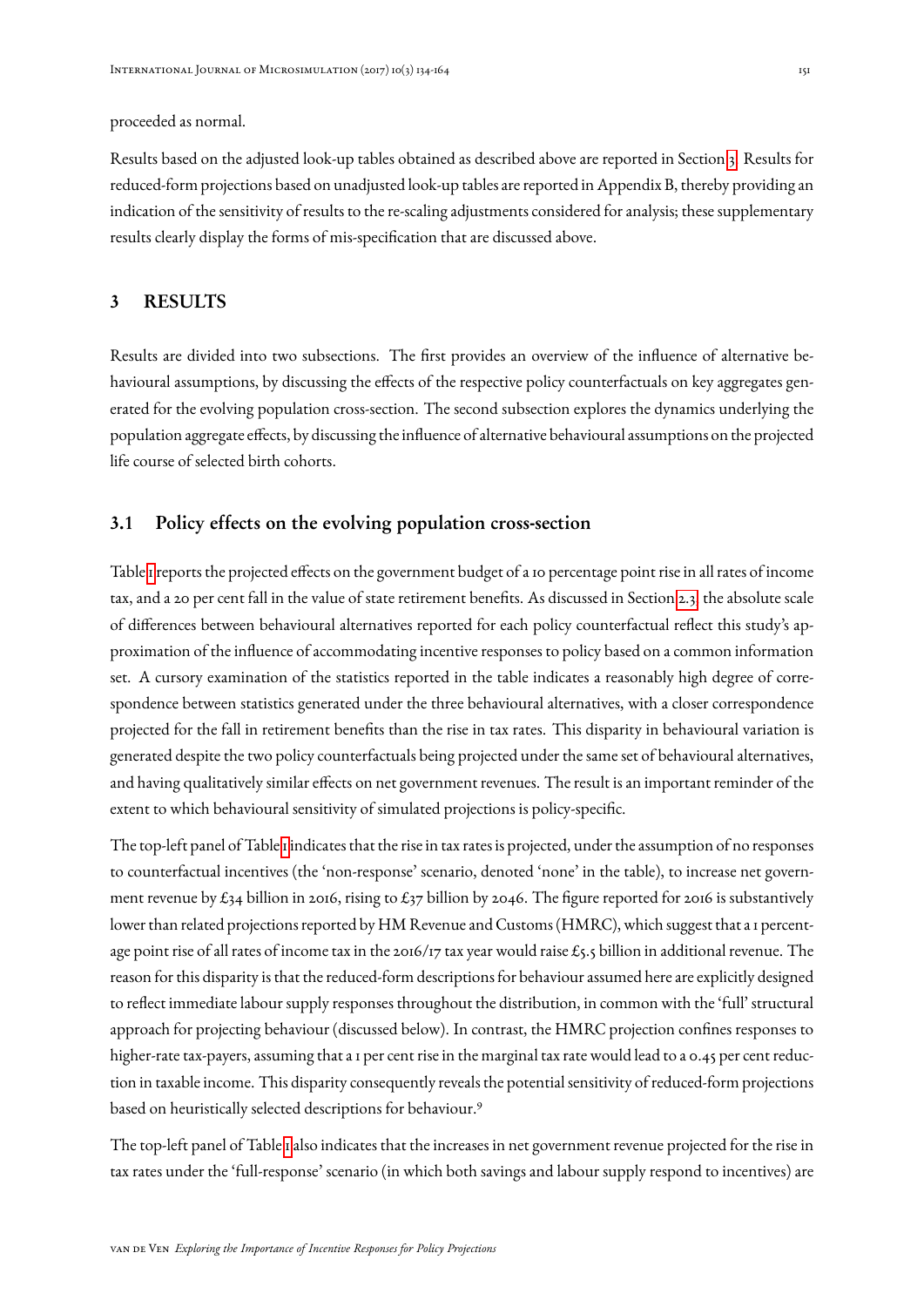<span id="page-18-0"></span>Table 1: Projected effects of policy counterfactuals on annual government budget, distinguished by year and accommodated behavioural response  $(\text{\textsterling}2016, \text{billions}).$ 

|                        | income tax rates |       |       | retirement benefits |        |        |                         | income tax rates |              |          | retirement benefits |         |  |
|------------------------|------------------|-------|-------|---------------------|--------|--------|-------------------------|------------------|--------------|----------|---------------------|---------|--|
|                        | rise 10%         |       |       | fall 20%            |        |        | rise 10%                |                  |              | fall 20% |                     |         |  |
|                        | response*        |       |       |                     |        |        | response*               |                  |              |          |                     |         |  |
|                        | none             | emp   | full  | none                | emp    | full   | none                    | emp              | full         | none     | emp                 | full    |  |
| net government revenue |                  |       |       |                     |        |        | benefits expenditure    |                  |              |          |                     |         |  |
| 2016                   | 33.5             | 39.5  | 41.7  | 16.6                | 15.7   | 17.3   | 0.9                     | 0.5              | 0.5          | $-20.1$  | $-19.8$             | $-19.7$ |  |
|                        | (0.4)            | (0.4) | (o.3) | (0.1)               | (0.1)  | (0.1)  | (0.1)                   | (0.0)            | (0.0)        | (0.1)    | (0.1)               | (0.1)   |  |
| 202I                   | 33.0             | 40.0  | 44.4  | 19.0                | 18.1   | 19.3   | I.5                     | 0.4              | 0.6          | $-23.0$  | $-22.6$             | $-22.3$ |  |
|                        | (o.5)            | (0.4) | (0.4) | (0.1)               | (0.1)  | (0.1)  | (0.1)                   | (0.1)            | (0.1)        | (0.1)    | (0.1)               | (0.1)   |  |
| 2026                   | 32.4             | 39.9  | 45.1  | 22.4                | 2I.3   | 22.1   | I.5                     | O.3              | 0.7          | $-26.4$  | $-26.0$             | $-25.5$ |  |
|                        | (0.4)            | (0.4) | (0.4) | (0.2)               | (0.1)  | (0.1)  | (0.1)                   | (0.1)            | (0.1)        | (0.1)    | (0.1)               | (0.1)   |  |
| 2036                   | 3I.0             | 39.6  | 47.1  | 33.7                | 3I.4   | 31.8   | 2.0                     | 0.0              | 0.9          | $-37.3$  | $-36.9$             | $-36.0$ |  |
|                        | (0.4)            | (0.4) | (o.5) | (0.2)               | (0.2)  | (0.2)  | (0.2)                   | (0.1)            | (0.1)        | (0.2)    | (0.2)               | (0.2)   |  |
| 2046                   | 36.6             | 44.0  | 54.9  | 46.8                | 42.8   | 43.9   | 2.I                     | $-0.3$           | ${\bf I. I}$ | $-50.2$  | $-49.7$             | $-48.6$ |  |
|                        | (o.5)            | (o.5) | (o.5) | (o.2)               | (0.2)  | (o.2)  | (0.1)                   | (0.1)            | (0.1)        | (0.2)    | (0.2)               | (0.2)   |  |
|                        |                  |       |       | income tax revenue  |        |        | consumption tax revenue |                  |              |          |                     |         |  |
| 2016                   | 40.9             | 46.3  | 44.9  | $-0.1$              | $-0.9$ | $-I.3$ | $-6.5$                  | $-6.3$           | $-2.7$       | $-3.4$   | $-3.1$              | $-I.I$  |  |
|                        | (0.4)            | (0.4) | (0.3) | (0.1)               | (0.1)  | (0.1)  | (0.0)                   | (0.0)            | (0.0)        | (0.0)    | (0.0)               | (0.0)   |  |
| 202I                   | 41.2             | 46.7  | 48.7  | $-1.0$              | $-1.6$ | $-L.8$ | $-6.7$                  | $-6.3$           | $-3.6$       | $-3.1$   | $-2.9$              | I.I     |  |
|                        | (0.5)            | (0.4) | (o.5) | (0.1)               | (0.1)  | (0.1)  | (0.0)                   | (0.0)            | (0.0)        | (0.0)    | (0.0)               | (0.0)   |  |
| 2026                   | 40.9             | 46.6  | 50.1  | $-L.2$              | $-2.0$ | $-2.2$ | $-7.0$                  | $-6.4$           | $-4.2$       | $-2.8$   | $-2.7$              | $-I.I$  |  |
|                        | (0.4)            | (0.4) | (0.4) | (0.2)               | (0.1)  | (0.1)  | (0.0)                   | (0.1)            | (0.0)        | (0.0)    | (0.0)               | (0.0)   |  |
| 2036                   | 4I.O             | 46.9  | 53.3  | $-I.I$              | $-2.8$ | $-2.9$ | $-8.0$                  | $-7.3$           | $-5.3$       | $-2.6$   | $-2.7$              | $-I.3$  |  |
|                        | (0.4)            | (0.4) | (o.5) | (0.2)               | (0.1)  | (0.1)  | (0.1)                   | (0.1)            | (0.0)        | (0.0)    | (0.0)               | (0.0)   |  |
| 2046                   | 48.8             | 53.0  | 62.6  | $-0.6$              | $-3.9$ | $-3.3$ | $-IO.0$                 | $-9.2$           | $-6.6$       | $-2.7$   | $-3.0$              | $-1.4$  |  |
|                        | (0.5)            | (0.5) | (0.5) | (0.2)               | (0.1)  | (0.1)  | (0.1)                   | (0.1)            | (0.1)        | (0.0)    | (0.0)               | (0.0)   |  |

Notes: \* "none" = projections omitting behavioural responses to policy incentives; "emp" = projections allowing for labour supply responses to policy incentives; "full" = projections allowing for labour and savings responses to policy incentives. Standard errors reported in parentheses. "income tax rates rise 10%" denotes counterfactual in which the marginal rates on all taxable income are increased by 10 percentage points. "retirement benefits fall 20%" denotes counterfactual in which all state retirement benefits are reduced in value by 20 percentage points.

Source: Author's calculations on simulated data generated using 30 separate sets of random draws.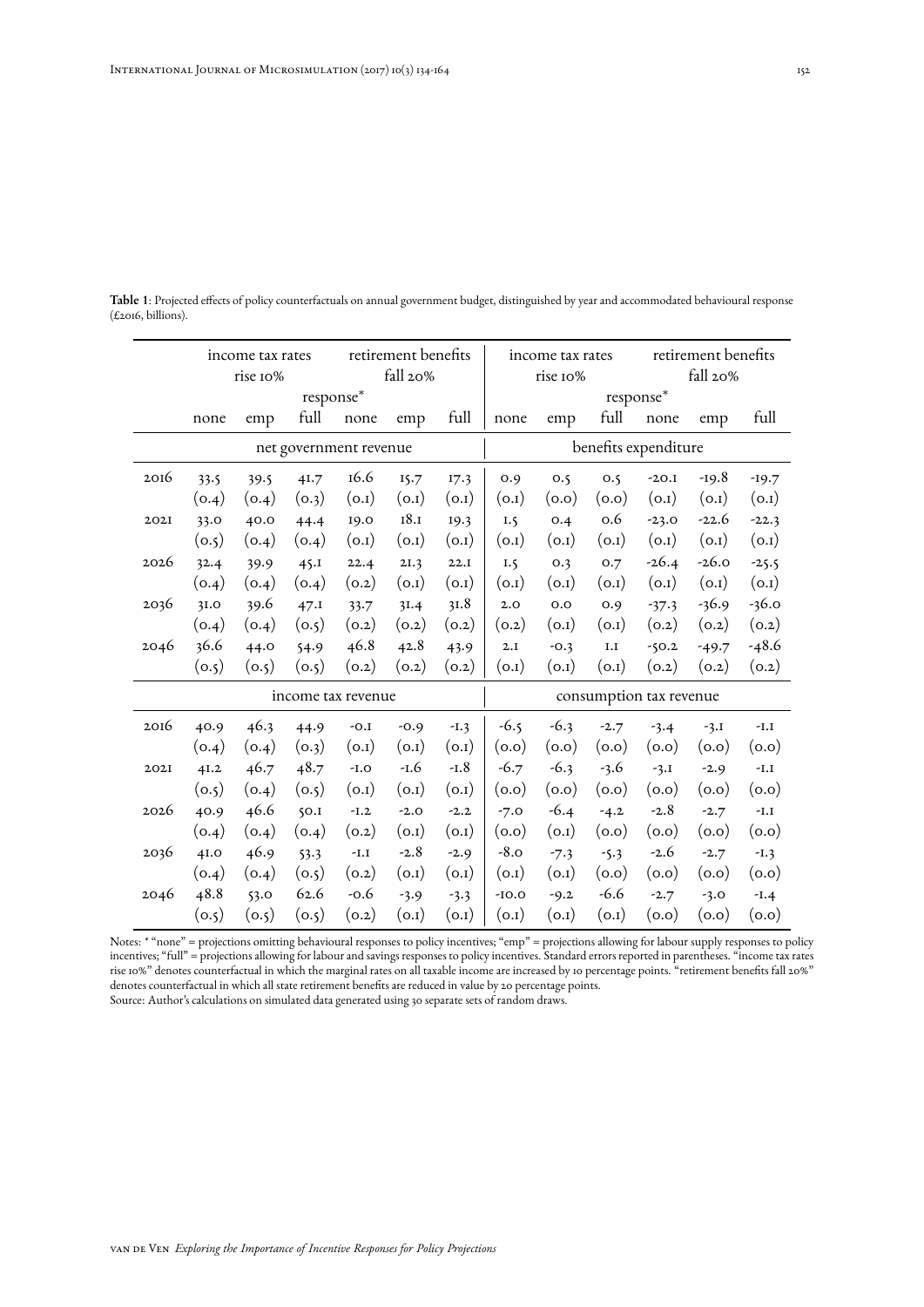significantly greater than under the non-response scenario, with the excess rising from 20 per cent in 2016 to 33 per cent in 2046. The remaining three panels of the table help to explain this variation by disaggregating the net budgetary effects. These statistics indicate that all three budgetary components contribute to the differences in net government revenue projected for the rise in income tax rates under the full- and non-response scenarios. That is, the higher increases in net government revenues projected under the assumption that both savings and employment respond to policy incentives are coincident with smaller increases in benefits expenditure, larger increases in income tax revenue, and smaller decreases in consumption tax revenue. The most important of these components, by a wide margin, is income tax revenue, followed by consumption taxes; differences in projected benefits account for relatively little of the variation projected for net government revenues.

The relative importance of income taxes in contributing toward the differences in the effects of a rise in tax rates on the net government budget projected under the non- and full-response scenarios alludes to the likely importance of labour decisions as an explanatory factor.<sup>10</sup> This proposition suggests that extending the non-response scenario to accommodate labour supply responses to policy incentives may obtain a close approximation to the projections generated under the full-response scenario.

The statistics reported in Table [1](#page-18-0) for simulations in which labour supply is assumed to respond to the altered incentives of the rise in income tax rates but savings do not (the 'employment-response' scenario, denoted 'emp' in the table) generally fall between those generated under the two behavioural alternatives, thereby providing some support for the conjecture noted in the previous paragraph. Although this result may seem intuitive, it is nevertheless useful to confirm, and provides some support for the prevailing trend to add structural labour supply responses to microsimulation models that include reduced-form descriptions for consumption. It is of further note that the intermediate statistics generated under the employment-response scenario reported in the table tend to be closer to those generated under the full-response scenario in the near-term (within a 10 year horizon), and closer to the non-response scenario in the longer term. It is conceivable that policy makers would find the relative variation generated under the employment-response scenario strictly preferable to either of the two behavioural alternatives reported in the table. We return to discuss the generality of this finding below.

While the effects of alternative behavioural assumptions on projected net government revenues are relatively muted under the retirement benefits counterfactual, some interesting differences between the projections are discernable. The increase in net government revenues projected for 2016 is £700 million larger under the fullresponse scenario than under the non-response scenario. This relationship reverses as the simulated time horizon extends, so that by 2046 the projected increase in net government revenue is £2.9 billion smaller under the full-response scenario. The remaining statistics in Table [1](#page-18-0) indicate that  $\pounds$ 1.2 billion of this temporal reversal is due to a smaller decline in state expenditure on retirement benefits under the full-response scenario,  $\pounds_{1.4}$  billion is due to a larger fall of income tax revenue, and  $\pounds$ 1.0 billion is due to a larger decline in consumption tax revenue. Further detail can be obtained by exploring the contemporaneous variation generated for household finances, to which we now turn.

Table [2](#page-20-0) reports policy effects on domestic sector financial aggregates. Most of the statistics reported in the table indicate similar directional effects of each reform across the three behavioural alternatives, subject to some notable differences in magnitude.

Starting with statistics reported for the effects of the rise in income tax rates, labour supply is projected to fall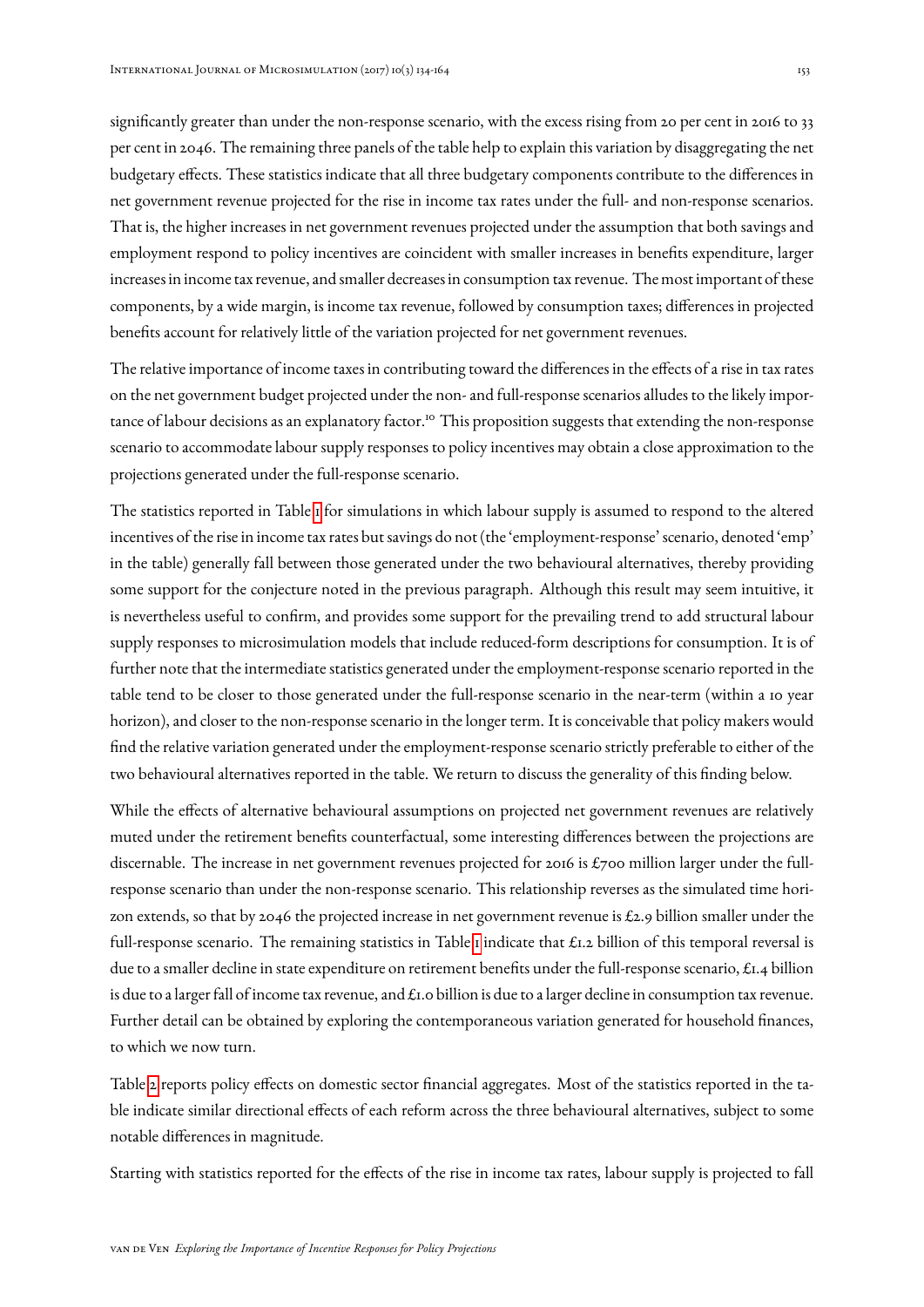|                | income tax rates                      |          | retirement benefits |                  |         | income tax rates |                    |                         | retirement benefits |         |         |          |  |
|----------------|---------------------------------------|----------|---------------------|------------------|---------|------------------|--------------------|-------------------------|---------------------|---------|---------|----------|--|
|                | rise 10%                              |          |                     | fall 20%         |         | rise 10%         |                    |                         | fall 20%            |         |         |          |  |
|                | response*                             |          |                     |                  |         |                  |                    | response*               |                     |         |         |          |  |
|                | none                                  | emp      | full                | none             | emp     | full             | none               | emp                     | full                | none    | emp     | full     |  |
|                | equivalent full time employees ('000) |          |                     |                  |         |                  |                    | consumption expenditure |                     |         |         |          |  |
| 2016           | $-1481.6$                             | $-491.8$ | $-574.9$            | 307.8            | 237.9   | 160.8            | $-43.0$            | $-41.8$                 | $-18.7$             | $-22.4$ | $-20.6$ | $-7.5$   |  |
|                | (2I.1)                                | (7.4)    | (9.8)               | (10.7)           | (7.6)   | (5.6)            | (0.3)              | (0.3)                   | (0.2)               | (0.1)   | (0.1)   | (0.0)    |  |
| 202I           | -1300.9                               | -459.6   | $-345.1$            | 284.4            | 194.7   | 148.5            | -44.6              | $-42.0$                 | $-24.9$             | $-20.8$ | $-19.7$ | $-7.7$   |  |
|                | (18.5)                                | (II.4)   | (12.3)              | (13.1)           | (10.3)  | (8.4)            | (0.3)              | (0.3)                   | (0.2)               | (0.1)   | (0.1)   | (0.1)    |  |
| 2026           | $-1198.7$                             | $-435.1$ | $-218.9$            | 321.6            | 183.0   | 153.0            | $-46.9$            | $-43.1$                 | $-29.0$             | $-19.1$ | $-18.5$ | $-8.0$   |  |
|                | (19.4)                                | (16.0)   | (14.4)              | (14.9)           | (10.6)  | (9.7)            | (0.3)              | (o.4)                   | (0.3)               | (0.1)   | (0.1)   | (0.1)    |  |
| 2036           | -1186.1                               | $-500.0$ | $-124.6$            | 396.1            | 173.9   | 173.3            | $-54.4$            | $-49.5$                 | $-36.1$             | $-18.2$ | $-19.0$ | $-9.5$   |  |
|                | (20.1)                                | (17.7)   | (17.8)              | (14.8)           | (13.0)  | (II.4)           | (0.4)              | (0.4)                   | (0.3)               | (0.2)   | (0.2)   | (0.2)    |  |
| 2046           | $-1081.9$                             | $-614.6$ | $-156.1$            | 430.4            | 105.6   | 176.9            | $-68.3$            | $-62.4$                 | $-45.7$             | $-19.2$ | $-21.5$ | $-10.8$  |  |
|                | (20.3)                                | (17.5)   | (14.2)              | (19.2)           | (12.1)  | (12.1)           | (0.5)              | (0.5)                   | (0.4)               | (o.3)   | (0.3)   | (0.2)    |  |
| private income |                                       |          |                     |                  |         |                  | disposable income  |                         |                     |         |         |          |  |
| 2016           | $-33.1$                               | $-15.2$  | $-17.4$             | 7.9              | 5.3     | 3.5              | $-70.7$            | $-59.1$                 | $-61.8$             | $-13.8$ | $-14.9$ | $-15.8$  |  |
|                | (o.7)                                 | (0.4)    | (0.4)               | (o.3)            | (0.3)   | (0.2)            | (0.6)              | (0.5)                   | (o.5)               | (0.2)   | (0.2)   | (0.1)    |  |
| 202I           | $-34.2$                               | $-15.3$  | $-13.1$             | 8.0              | 6I      | 3.0              | $-71.5$            | $-59.4$                 | $-61.4$             | $-15.7$ | $-16.3$ | $-18.3$  |  |
|                | (0.6)                                 | (0.5)    | (0.5)               | (0.4)            | (0.3)   | (0.2)            | (0.6)              | (0.5)                   | (0.5)               | (0.3)   | (0.2)   | (0.2)    |  |
| 2026           | $-37.0$                               | $-16.5$  | $-12.6$             | II.3             | 8I      | 3.6              | $-74.0$            | $-60.7$                 | $-62.7$             | $-16.0$ | $-17.6$ | $-20.8$  |  |
|                | (0.7)                                 | (0.6)    | (0.5)               | (0.6)            | (0.4)   | (0.3)            | (0.7)              | (0.7)                   | (0.7)               | (0.4)   | (0.3)   | (0.2)    |  |
| 2036           | $-47.7$                               | $-23.9$  | $-15.1$             | 18.9             | II.3    | 4.8              | $-84.3$            | $-68.4$                 | $-68.7$             | $-20.2$ | $-25.0$ | $-29.7$  |  |
|                | (0.8)                                 | (0.8)    | (0.7)               | (0.6)            | (0.4)   | (0.4)            | (0.7)              | (0.7)                   | (o.7)               | (0.5)   | (0.4)   | (o.4)    |  |
| 2046           | $-61.7$                               | $-40.0$  | $-25.0$             | 27.2             | I2.3    | 6.5              | $-IO5.I$           | $-90.0$                 | $-87.5$             | $-25.4$ | $-35.5$ | $-40.5$  |  |
|                | (1.2)                                 | (0.9)    | (0.8)               | (0.7)            | (0.6)   | (0.5)            | (1.2)              | (0.9)                   | (0.8)               | (0.6)   | (0.7)   | (0.6)    |  |
|                |                                       |          | pension wealth      |                  |         |                  | non-pension wealth |                         |                     |         |         |          |  |
| 2016           | 0.0                                   | 0.0      | $_{\rm 0.0}$        | $_{\rm 0.0}$     | O.O     | 0.0              | $_{0.0}$           | 0.0                     | $_{\rm 0.0}$        | 0.0     | 0.0     | 0.0      |  |
|                | (0.0)                                 | (0.0)    | (0.0)               | (0.0)            | (0.0)   | (0.0)            | (0.0)              | (0.0)                   | (0.0)               | (0.0)   | (0.0)   | (0.0)    |  |
| 202I           | $-35.8$                               | $-36.4$  | $-8.6$              | 45.8             | 25.4    | 17.4             | $-IO2.I$           | $-48.6$                 | $-175.9$            | 4I.4    | 39.2    | $-37.8$  |  |
|                | (2.1)                                 | (1.4)    | (1.7)               | (2.4)            | (1.6)   | (1.4)            | (2.4)              | (1.4)                   | (1.8)               | (2.3)   | (1.7)   | (I.5)    |  |
| 2026           | $-69.2$                               | $-77.0$  | $-9.1$              | 89.5             | 50.7    | 34.4             | $-206.7$           | $-103.7$                | $-326.9$            | 83.5    | 72.8    | $-78.4$  |  |
|                | (2.9)                                 | (1.7)    | (2.4)               | (3.2)            | (1.6)   | (I.5)            | (3.1)              | (2.3)                   | (3.1)               | (2.7)   | (1.6)   | (1.6)    |  |
| 2036           | $-125.8$                              | $-142.3$ | 17.6                | $2\textrm{O I}.$ | $118.8$ | 78.6             | $-408.3$           | $-220.3$                | $-585.5$            | 150.1   | II2.6   | $-170.7$ |  |
|                | (3.7)                                 | (2.6)    | (3.0)               | (4.0)            | (2.8)   | (2.5)            | (6.0)              | (4.0)                   | (4.7)               | (4.6)   | (3.8)   | (3.2)    |  |
| 2046           | $-161.9$                              | $-2II.0$ | 56.0                | 366.1            | 210.7   | 140.2            | $-646.3$           | $-360.4$                | $-863.8$            | 236.4   | 142.8   | $-280.4$ |  |
|                | (6.9)                                 | (5.8)    | (5.4)               | (8.0)            | (3.4)   | (3.0)            | (9.4)              | (6.3)                   | (8.1)               | (5.9)   | (4.5)   | (4.5)    |  |

<span id="page-20-0"></span>Table 2: Projected effects of policy counterfactuals on aggregate domestic sector finances, distinguished by year and accommodated behavioural response (£2016 billion, unless otherwise stated).

Notes: \* "none" = projections omitting behavioural responses to policy incentives; "emp" = projections allowing for labour supply responses to policy incentives; "full" = projections allowing for labour and savings responses to policy incentives. Standard errors reported in parentheses. "equivalent fulltime employees" evaluated as projected change in total number of labour hours per week divided by 37. "private income" denotes income net of interest charges from all private sources. "disposable income" denotes income net of government taxes and transfers. Source: Author's calculations on simulated data generated using 30 separate sets of random draws.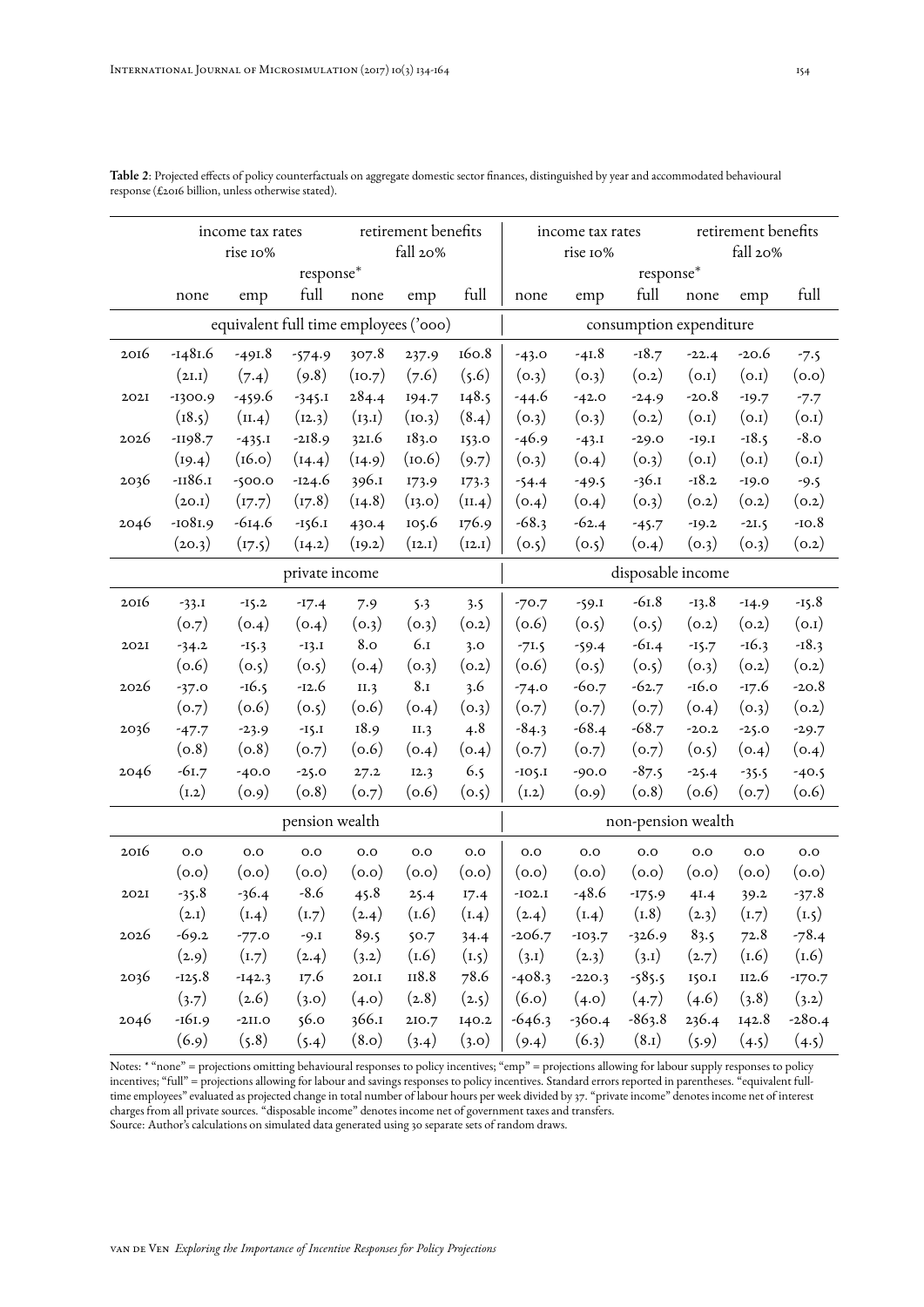following the policy change under all three behavioural alternatives, with the scale of the reduced employment declining over the simulated time horizon. The largest effects (by a wide margin) are reported under the nonresponse scenario, where the number of (equivalent) full-time employees is projected to fall by almost 1.5 million (from a total population of 53 million adults) following the rise in income tax rates in 2016, declining to a fall of just over 1 million by 2046. In contrast, employment under the full-response scenario is projected to decline by just over half a million in 2016, and by less than 200 thousand by 2046. As with the effects reported for the government budget, the employment-response scenario lies between these two extremes, is closer to the fullresponse scenario early in the projected time horizon, and drifts toward the non-response scenario with time.

The rise in tax rates is associated with a price effect that discourages employment, and a wealth effect that encourages employment. The relatively large fall projected for employment under the non-response scenario can consequently be understood as a reflection of exaggerated price effects captured by the assumed reduced-form description for behaviour. As discussed in Section [2.3,](#page-12-0) the behavioural description assumed for the non-response scenario was obtained by re-scaling the look-up table generated by the structural model under the base policy environment to capture the effects of each reform on disposable, rather than private income. In terms of wage potential, the re-scaling was evaluated by assuming full employment of all adult household members. This assumption was made to reflect the impact of each counterfactual on lifetime circumstances, in a way that is independent of the actual labour supply decisions; essentially, this approach was selected to capture the wealth effect, given the assumed information set.

As the approach adopted for identifying a reduced-form behavioural description was arbitrarily defined, it is possible that an alternative identification approach could mitigate the behavioural sensitivity of projected effects described in Table [2.](#page-20-0) Results presented in Appendix B, for example, indicate that projecting reduced-form behaviour on the un-scaled look-up tables calculated under the base policy environment generates rates of labour supply following the rise in tax rates that are substantively *higher* than under the full-response scenario. Adopting a reduced-form behavioural description intermediate between these two alternatives may consequently obtain a closer match between projections for labour supply generated under the full- and non-response scenarios. Searching for a reduced-form behavioural description that obtains a closer match to the full structural projection would, however, miss an important point.

The wealth effect that dampens the fall in labour supply projected under the full-response scenario is the product of a forward-looking expectation in context of the assumed policy counterfactual. This expectation is unobserved at the time the counterfactual first takes effect, and is consequently difficult to capture in a reduced-form. Interpreted in this way, the disparities in employment effects reported for the rise in income taxes between the non- and full-response scenarios are a product of the incentive effects that are the focus of the current analysis. While approximations might be devised to reflect these incentives within a reduced-form – one example being explored below for the fall in state retirement benefits – generic formulations that are easily implemented and suitable for a wide-range of policy alternatives do not exist, and so are usually omitted from microsimulation contexts.

The projected effects of the higher tax rates on labour supply discussed above feed directly through to influence private income. Disposable income falls by a larger margin than private income, due to the co-incident rise in taxes paid. The declines projected for disposable income generate, by construction, coincident declines in con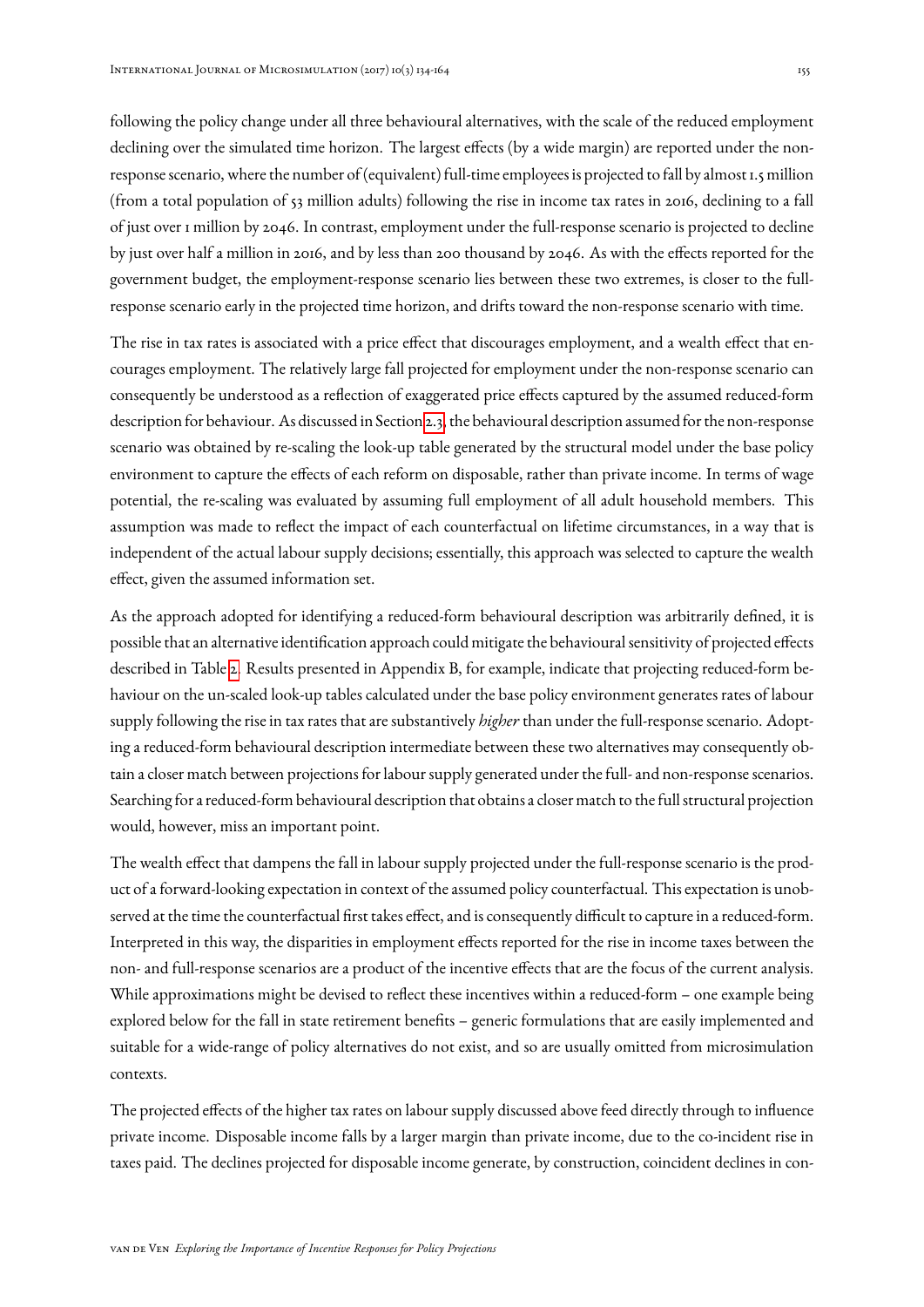sumption under the non-response scenario. While the full-response scenario also projects declines in consumption under the higher tax policy, these declines are smaller than those reported for the non-response scenario. This is partly attributable to the smaller declines projected for disposable income under the full-response scenario. Importantly, however, it also reflects the reduction in savings incentives associated with the higher tax environment, which are not taken into consideration by the reduced-form analysis. These savings responses can also be seen in the wealth effects of the rise in taxes reported in Table [2,](#page-20-0) which indicate a rise in (tax-shielded) pension wealth, more than off-set by a relative decline in non-pension wealth under the full-response scenario.

The consumption effects reported for the employment-response scenario are conspicuous, in context of the preceding discussion, by the close correspondence that they display with the non-response scenario throughout the simulated time horizon. This is unsurprising, as consumption is projected on the same basis under both the non- and employment-response scenarios. Nevertheless, it is useful to note, as it is responsible for the relative magnitudes of effects generated under the three behavioural alternatives.

As discussed previously, projected effects reported for the government budget in Table [1](#page-18-0) under the employmentresponse scenario tend to be intermediate between the full- and non-response scenarios, starting closer to the full-response scenario and tending toward the non-response scenario as the time horizon is extended. This is potentially appealing variation, especially for those who are sceptical of the empirical validity of theoretical descriptions of behaviour. Table [2](#page-20-0) reveals that, in the near-term, projections for the government budget under the employment-response scenario tend to be closer to the full-response scenario because of the closer correspondence of labour supply responses. It seems reasonable to suppose that this close correspondence between the full- and employment-response scenarios will hold for a broad class of policy reforms, because the behavioural problem for both the full- and employment-response scenarios essentially share a common state-space.

However, the current analysis reveals that the longer term relationship between the three behavioural alternativeswill depend upon quantitative differences between reduced-form and structural projections for labour/leisure and consumption/savings. In the current context, for example, the reduced-form projections imply a larger reduction in consumption and employment under the higher tax regime than the structural projections. Lower consumption implies higher future savings, which generally depresses employment, and it is this process that generates the drift of the employment-response scenario toward the non-response scenario over the simulated time horizon. In general, it is not usually known how these behavioural alternatives relate, so that it is impossible to say how a projection that accommodates employment responses to incentives in context of a reduced-form description for consumption/saving might vary, relative to a full structural framework. What is clear, however, is that quantitative distortions associated with a reduced-form description for consumption can generate substantial biases in longer-term employment projections, even if the structural description for employment is well-specified. This is an important observation, given the cursory consideration that is sometimes paid to reduced-form descriptions for consumption when accommodating structural labour-supply decisions.

In contrast to the counterfactual rise in income tax rates, the fall in retirement benefits is associated with price and wealth effects that work in the same direction, and price effects that are relatively weak. The method used to identify reduced-form behavioural responses to the fall in state retirement benefits is consequently adapted to capture the influence of the reform on expected returns to pension saving, as discussed in Section [2.3.](#page-12-0) Table [2](#page-20-0) suggests that the identification strategy was successful, in the sense that broadly similar effects were projected for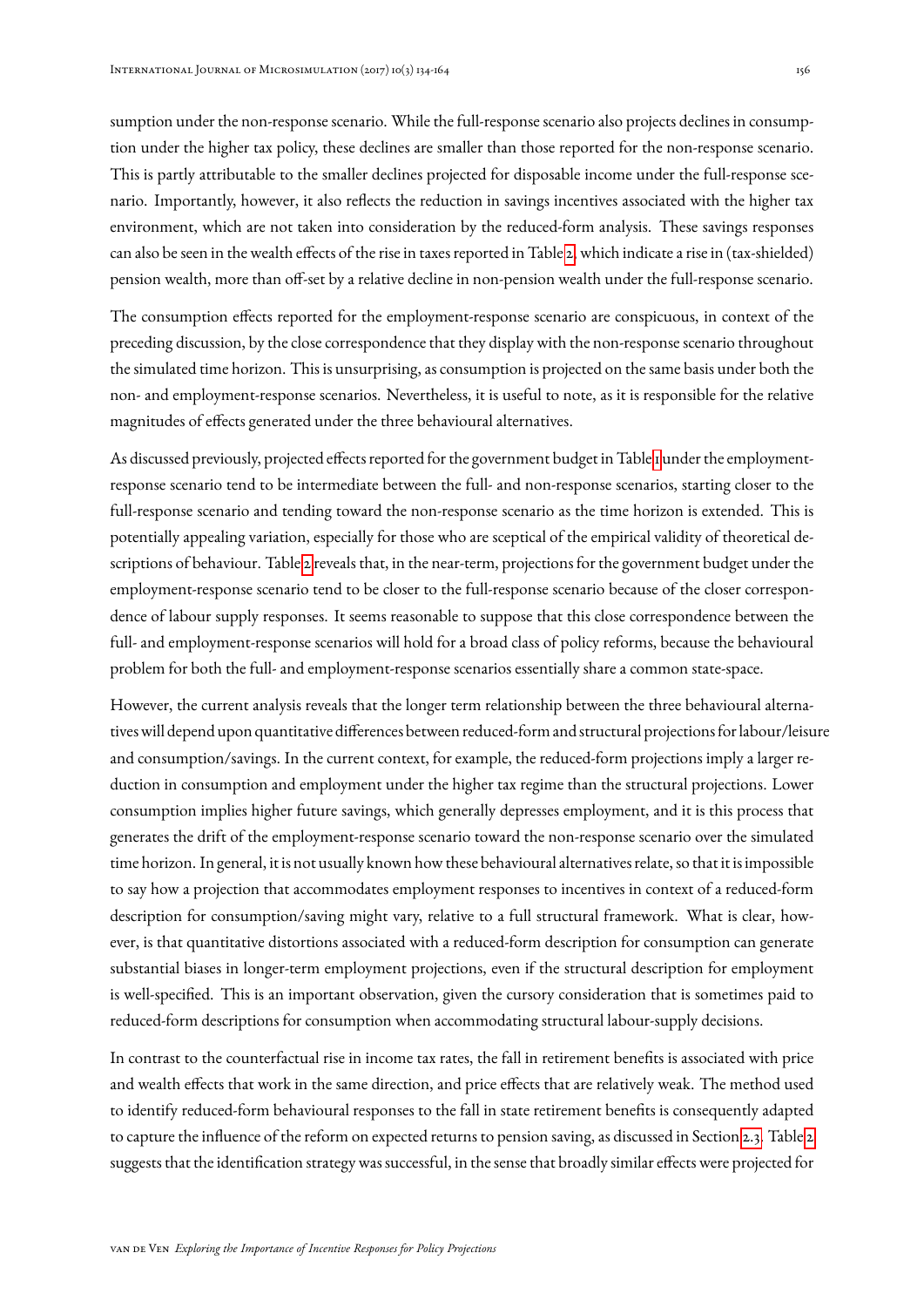the policy counterfactual across all three behavioural alternatives. All three behavioural scenarios project falls in leisure and consumption throughout the simulated time horizon, as households work and save more to off-set the reduced generosity of state benefits. The associated increases in employment generate higher measures of private income, which are more than off-set by coincident declines in state retirement benefits paid, so that disposable income for population cross-sections is projected to fall in all simulated years and behavioural scenarios. The increased saving among the working aged population appears as a rise in pension wealth in all projections. The only directional differences between behavioural scenarios are reported for non-pension wealth, which declines under the full-response scenario, but increases under the reduced-form alternatives.

Relative to the non-response scenario, the full-response scenario projects a smaller increase in labour supply, and a smaller decline in consumption following the reduction in state retirement benefits throughout the simulated time horizon. These differences in behavioural response generate lower projections for wealth under the fullresponse scenario, relative to the non-response scenario. The implication is that the approach used to account for the wealth effect of the counterfactual reduction in state retirement benefits when identifying the reducedform behavioural descriptions exaggerates the effect described by the full-structural projection. This highlights the difficulties associated with heuristically identifying a reduced-form specification.

In common with the projections for the rise in tax rates, projections under the employment-response scenario for consumption responses to the fall in retirement benefits are similar to those projected under the non-response scenario, and the employment responses generally fall between the two behavioural alternatives. In contrast to the counterfactual tax analysis, however, the labour effects projected under the employment-response scenario diverge from the non-response scenario with the simulated time horizon. The reason for this is that the reducedform consumption responses to the fall in state retirement benefits tend to exaggerate savings, which depresses labour supply, while the reduced-form employment responses tend to exceed those generated by the structural model. This policy counterfactual consequently provides a nice example of the uncertainty associated with temporal biases of employment projections based on reduced-form descriptions for consumption as discussed above.

## 3.2 Distributional effects of policy through the life-course

This section provides further detail concerning the features underlying the projected aggregate effects of policy counterfactuals discussed in Section [3.1,](#page-17-1) by exploring the distributional variation of effects projected through the life-course. Discussion focusses on projections for families with individuals who were born between 1981 and 1990. Averaging over 10 birth cohorts dampens statistical noise associated with smaller samples, and the birth cohorts singled out here were aged between 26 and 35 in 2016, so that their projections capture the influence of the policy counterfactuals throughout the adult lifetime. Statistics calculated for the effects of the 10% rise in all income tax rates, distinguished by lifetime income quintile and cohort member age bands are reported in Table [3.](#page-24-0)

One of the clearest features that is evident in the statistics reported in Table [3](#page-24-0) is the extent to which responses are skewed toward the upper end of the (lifetime income) distribution under all three behavioural scenarios. This is more than a proportional reflection of the scale of financial disparities described by the distribution, as is made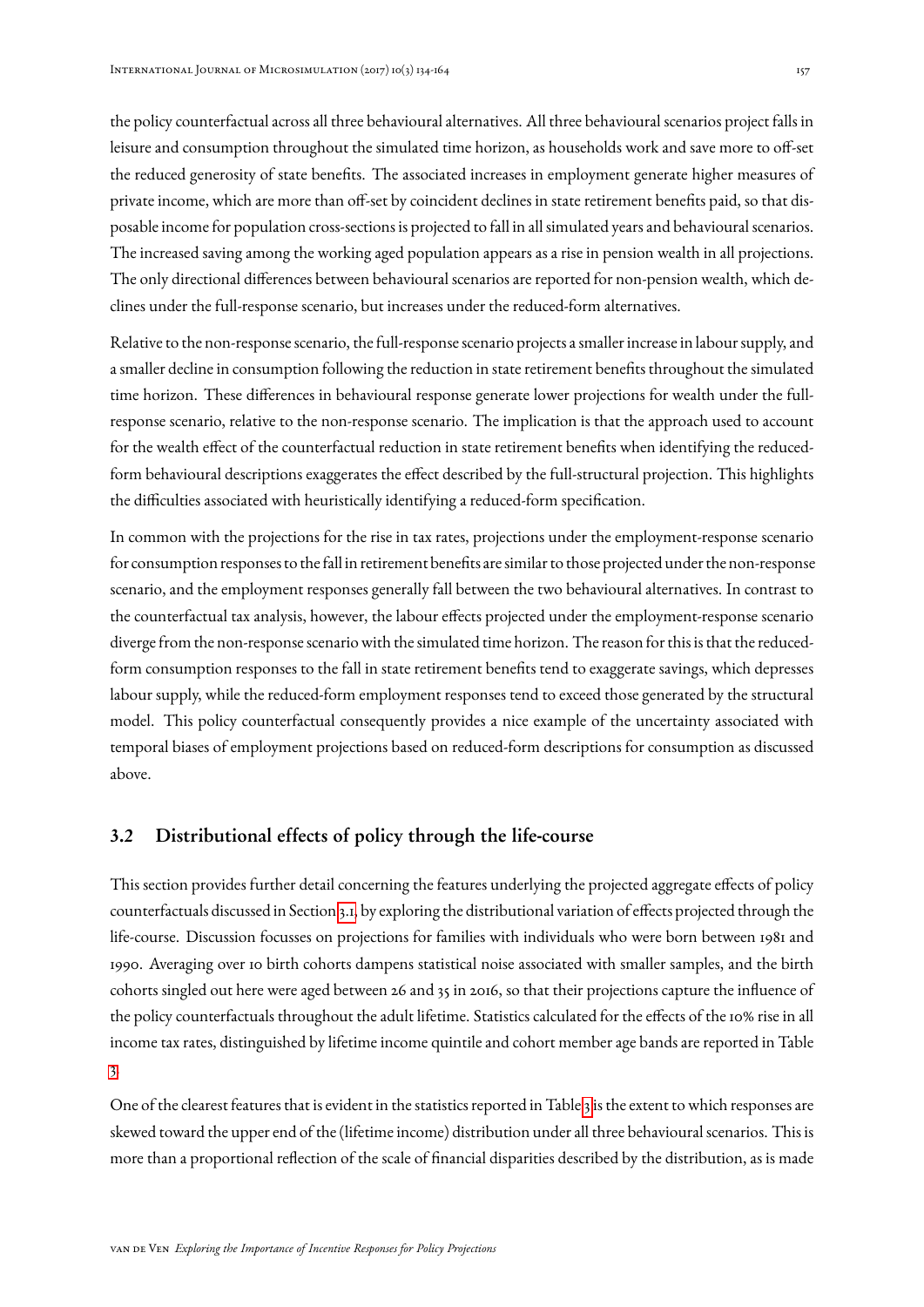| response  |                                               | no behavioural responses |             |               | labour supply      |                                         | labour supply and savings |                |                         |  |
|-----------|-----------------------------------------------|--------------------------|-------------|---------------|--------------------|-----------------------------------------|---------------------------|----------------|-------------------------|--|
| qunitile  | lowest                                        | middle                   | highest     | lowest        | middle             | highest                                 | lowest                    | middle         | highest                 |  |
| age-band  | labour time per adult per week (mins)         |                          |             |               |                    |                                         |                           |                |                         |  |
| $25 - 44$ | $-14$                                         | $-22$                    | -16         | $-2$          | $-7$               | $-12$                                   | $-2$                      | -6             | $-3$                    |  |
| 45-54     | $-7$                                          | $-38$                    | $-29$       | -I            | $-IO$              | $-I\zeta$                               | -1                        | $-4$           | $\overline{\mathbf{3}}$ |  |
| $55 - 64$ | $-3$                                          | $-2I$                    | $-22$       | -I            | $-4$               | -II                                     | -I                        | $\mathbf O$    | $-3$                    |  |
| $65 - 74$ | -I                                            | $-I3$                    | $-15$       | O             | $-3$               | -5                                      | O                         | $-3$           | $\mathbf I$             |  |
| $75 - 84$ | $\mathbf O$                                   | $\mathbf O$              | $\mathbf O$ | o             | $\mathbf O$        | $\mathbf O$                             | o                         | $\mathbf O$    | $\mathbf{o}$            |  |
|           | consumption expenditure ( $\pounds$ per week) |                          |             |               |                    |                                         |                           |                |                         |  |
| $25 - 44$ | $-2$                                          | $-22$                    | $-54$       | $-2$          | $-20$              | $-52$                                   | -1                        | $-II$          | $-32$                   |  |
| 45-54     | -I                                            | $-23$                    | $-87$       | O             | $-19$              | $-83$                                   | O                         | -16            | $-58$                   |  |
| $55 - 64$ | $\circ$                                       | $-14$                    | $-8O$       | $\circ$       | -9                 | $-73$                                   | O                         | $\mathbf{-II}$ | $-57$                   |  |
| $65 - 74$ | -I                                            | -11                      | $-72$       | -I            | $-5$               | -64                                     | -I                        | $-8$           | $-57$                   |  |
| $75 - 84$ | -I                                            | -9                       | $-63$       | $-2$          | $-4$               | $-53$                                   | -1                        | -6             | $-59$                   |  |
|           |                                               |                          |             |               |                    | disposable income ( $\pounds$ per week) |                           |                |                         |  |
| $25 - 44$ | -5                                            | $-2.4$                   | $-72$       | $\mathbf{-I}$ | $-19$              | -69                                     | $-I$                      | $-23$          | $-63$                   |  |
| 45-54     | $-2$                                          | $-34$                    | $-148$      | O             | $-2I$              | $-I3I$                                  | -I                        | $-2.9$         | $-II9$                  |  |
| $55 - 64$ | $-I$                                          | $-28$                    | $-140$      | $\circ$       | $-I\zeta$          | $-III$                                  | $\circ$                   | $-17$          | $-106$                  |  |
| $65 - 74$ | $-5$                                          | $-31$                    | $-139$      | -5            | $-18$              | $-109$                                  | -5                        | $-15$          | $-105$                  |  |
| $75 - 84$ | $-IO$                                         | $-23$                    | $-73$       | -IO           | $-I7$              | $-72$                                   | -IO                       | $-IO$          | $-73$                   |  |
|           |                                               |                          |             |               | wealth $(E'$ ooos) |                                         |                           |                |                         |  |
| $25 - 44$ | -I                                            | $-I$                     | $\circ$     | $\circ$       | $\circ$            | $-I$                                    | $\circ$                   | $-3$           | -6                      |  |
| 45-54     | -2                                            | $-I3$                    | $-30$       | I             | $-8$               | -26                                     | -1                        | $-14$          | $-35$                   |  |
| $55 - 64$ | $-2$                                          | $-26$                    | $-67$       | $\circ$       | $-15$              | $-53$                                   | -1                        | $-17$          | -59                     |  |
| $65 - 74$ | $-2$                                          | $-32$                    | $-9I$       | -1            | $-I7$              | $-74$                                   | -I                        | $-2I$          | $-9I$                   |  |
| $75 - 84$ | $-7$                                          | $-4I$                    | $-118$      | $-4$          | $-22$              | $-94$                                   | -5                        | $-27$          | $-I2I$                  |  |

<span id="page-24-0"></span>Table 3: Projected effects of a 10% rise in all income tax rates on average finances of families with members born between 1981 and 1990, distinguished by lifetime income quintile, age of cohort member, and accommodated behavioural response.

Notes: See notes for table [1.](#page-18-0) Quintiles defined with respect to disposable family income, equivalised using the revised OECD scale, discounted, and aggregated over the life-course. All standard errors not greater than 1 unit of respective statistic. All financial statistics reported in 2016 prices. "disposable income" denotes private income net of government taxes and transfers. "wealth" denotes the aggregate of all private pension and non-pension wealth. Source: Author's calculations on simulated data generated using 30 separate sets of random draws.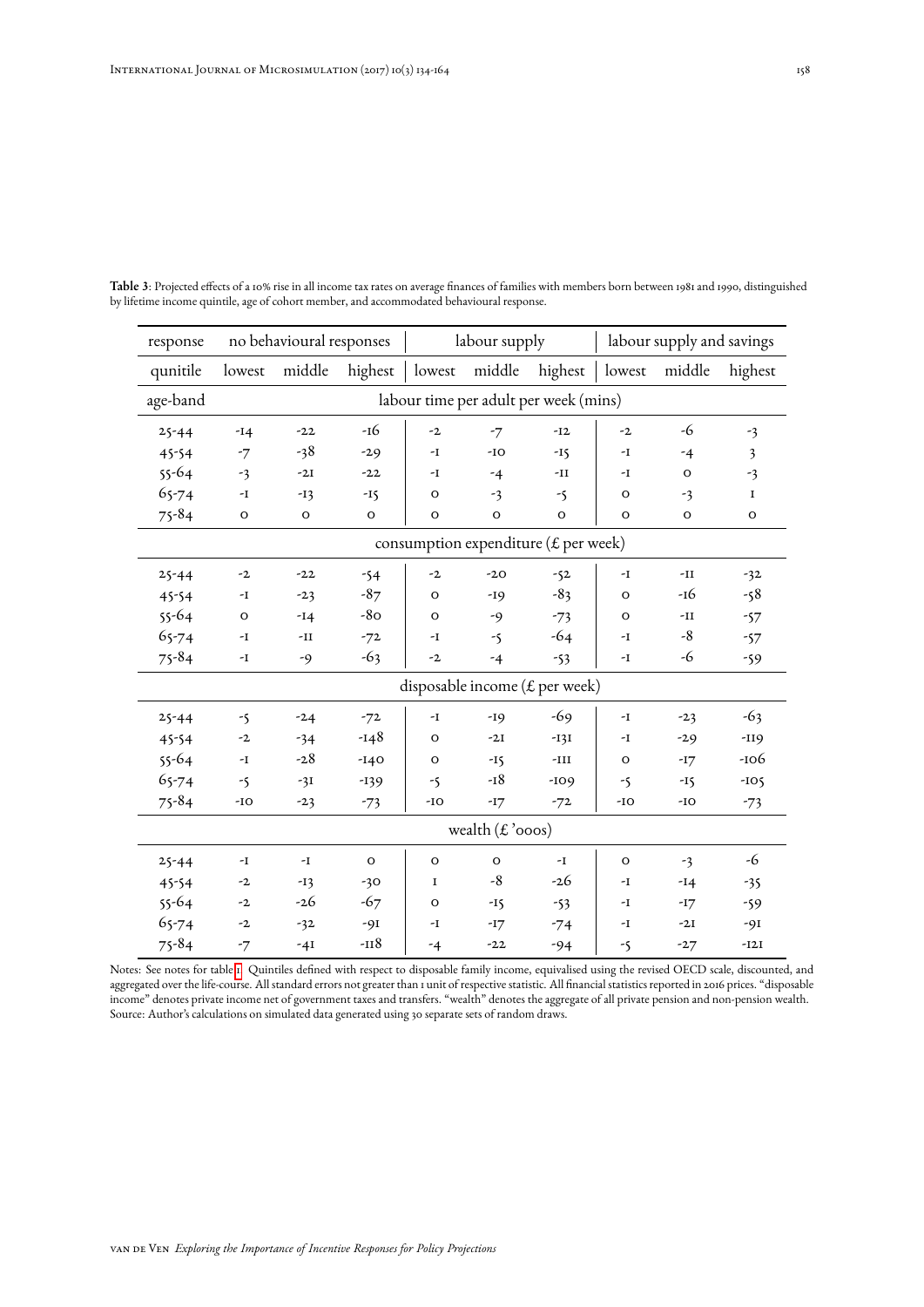clear by the effects on labour time reported at the top of the table. Rather, the result is a product of the fact that income taxes have a less pronounced bearing on families at the bottom of the distribution than they do at the top. Distributional variation of this sort is common, and is one of the key motivations originally put forward for the development of microsimulation modelling (e.g. Orcutt, 1957, pp. 116-117). It is also important for the current analysis, as it emphasises incentives of individuals toward the top of the distribution when considering the implications of the policy counterfactual on population aggregates, as discussed in Section [3.1.](#page-17-1)

Starting with the projected effects of the policy counterfactual on labour time reported at the top of Table [3,](#page-24-0) the differences in scale between alternative behavioural scenarios discussed in the preceding section are clearly evident. Results reported for the full-response scenario indicate that the reductions in labour supply described by the population aggregates late in the simulated time horizon are largely driven by families under the top income quintile. Of the three population subgroups reported in Table [3,](#page-24-0) the middle income quintile displays the most substantive reductions in labour supply under the full-response scenario, and then toward the start of the working lifetime. The relative scale of employment effects reported for the full-response scenario, across both age bands and income quintiles, reflect a balance between the price and wealth effects of the rise in income tax rates, where wealth effects are intensified with the projected decline in wealth holdings.

As discussed in Section [3.1,](#page-17-1) thewealth effects of the rise in tax rates are muted in the reduced-form descriptions for behaviour assumed here, relative to the fully-structural framework. This explains why the projected reductions in labour supply for the top quintile do not fall away under the non-response scenario, as discussed above for the full-response scenario. Furthermore, labour effects generated under the employment-response scenario lie between those projected under the non- and full-response scenarios. In this case, results of the employmentresponse scenario for the middle quintile are substantively closer to those of the full-response scenario, but for the highest quintile tend to be closer to the non-response scenario, reflecting distributional differences in scale of wealth effects. These differences consequently emphasise the crucial bearing of the specification used to identify behaviour using reduced-forms, which is an obvious concern wherever choice of specification is heuristically made with respect to limited objective criteria.

The projected declines in labour supply under the respective behavioural scenarios, combined with the rise in income tax rates, explain the projected declines in disposable income reported in the table. These, in turn, translate into the reported consumption effects. Notably, bearing in mind the differences in scale of projected labour supply effects, the effects on consumption and disposable income between the three behavioural scenarios appear broadly comparable. This is reflected in the close correspondence, across both age and income quintiles, projected for the effects on wealth by the three alternative behavioural scenarios. These results underscore the potential for well-specified reduced-form models to capture the qualitative nature of structural projections, even if differences in scale are almost impossible to avoid.

Table [4](#page-26-0) reports statistics for the 20% fall considered for state retirement benefits that are similar to those described above for the rise in income tax rates. In common with the analysis of effects of the counterfactual increase in tax rates, the statistics reported in Table [4](#page-26-0) reveal qualitatively similar projections under the three alternative behavioural scenarios, subject to noticeable differences in scale. All three behavioural scenarios suggest that households above the bottom quintile will tend to off-set the decline in state retirement benefits by increasing labour supply, reducing consumption, and increasing saving during the working lifetime. In contrast,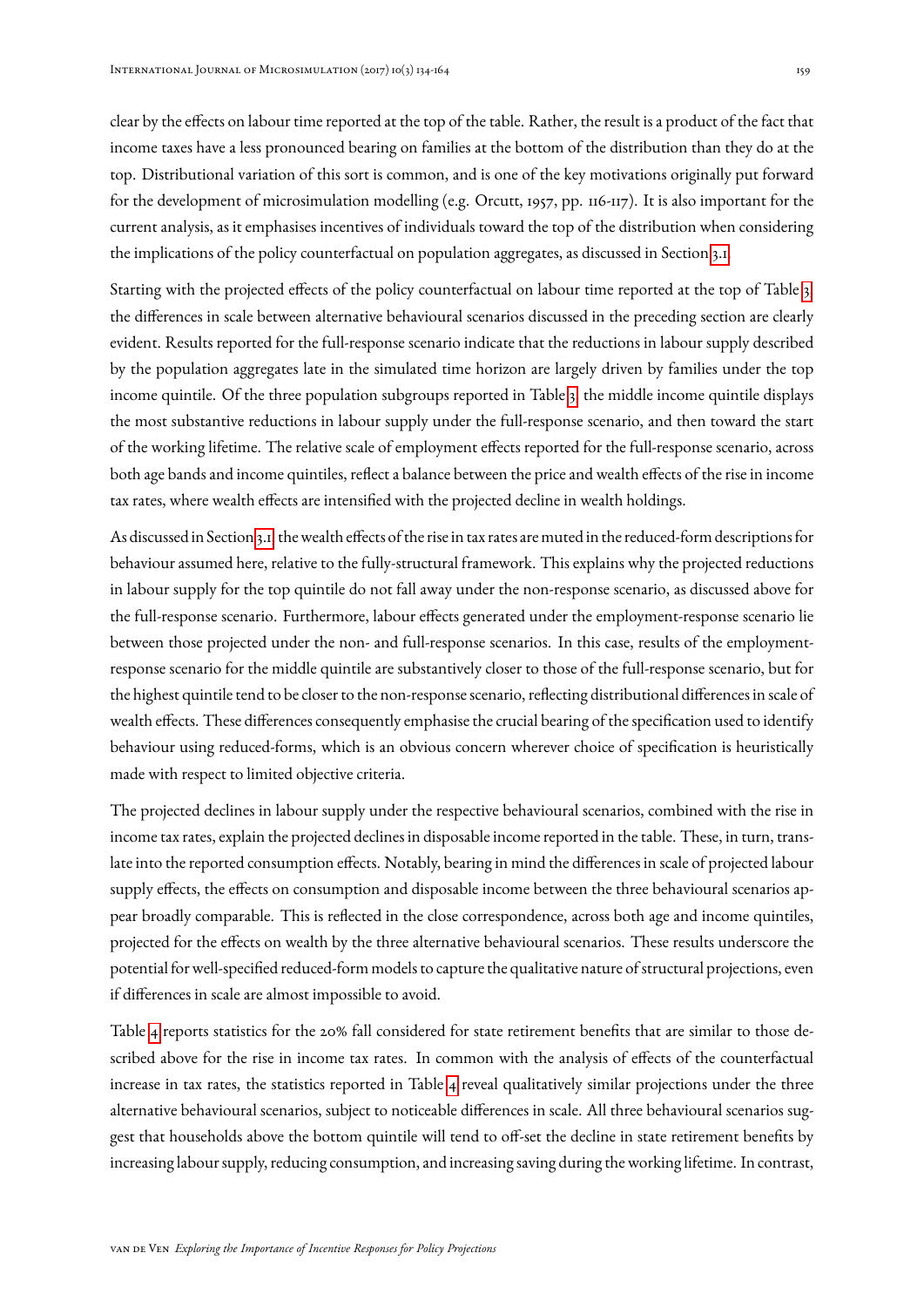| response  |              | no behavioural responses              |                |              | labour supply                                 |                |             | labour supply and savings |                |  |
|-----------|--------------|---------------------------------------|----------------|--------------|-----------------------------------------------|----------------|-------------|---------------------------|----------------|--|
| qunitile  | lowest       | middle                                | highest        | lowest       | middle                                        | highest        | lowest      | middle                    | highest        |  |
| age-band  |              | labour time per adult per week (mins) |                |              |                                               |                |             |                           |                |  |
| $25 - 44$ | $\circ$      | $\overline{4}$                        | $\overline{4}$ | 1            | 3                                             | 3              | $\circ$     | $\mathbf I$               | $\mathbf{z}$   |  |
| 45-54     | O            | 6                                     | 9              | O            | -I                                            | $\mathbf I$    | O           | $\mathbf{z}$              | 3              |  |
| $55 - 64$ | o            | п                                     | 35             | O            | 1                                             | 7              | O           | 5                         | $_{\rm II}$    |  |
| 65-74     | $\circ$      | $-2$                                  | 16             | O            | $\mathbf I$                                   | 3              | $\mathbf O$ | $\mathbf{z}$              | II             |  |
| $75 - 84$ | $\mathbf{o}$ | $\mathbf O$                           | $\mathbf{o}$   | $\circ$      | $\mathbf{o}$                                  | $\mathbf{o}$   | $\mathbf O$ | $\mathbf O$               | $\mathbf{o}$   |  |
|           |              |                                       |                |              | consumption expenditure ( $\pounds$ per week) |                |             |                           |                |  |
| $25 - 44$ | -I           | $-7$                                  | $-3$           | $-I$         | $-5$                                          | $-2$           | $-I$        | $-I$                      | $-I$           |  |
| 45-54     | -I           | $-I2$                                 | $-\zeta$       | -I           | $-I2$                                         | $-\zeta$       | -1          | $-2$                      | -1             |  |
| $55 - 64$ | $-2$         | $-8$                                  | $-4$           | $-2$         | $\mathbf{-II}$                                | $\mathbf{-II}$ | $-I$        | $-4$                      | $-2$           |  |
| $65 - 74$ | $-24$        | $-12$                                 | $\circ$        | $-24$        | $-14$                                         | $-14$          | -5          | $\mathbf{-II}$            | $-5$           |  |
| $75 - 84$ | -46          | $-13$                                 | $\mathbf{z}$   | $-46$        | $-15$                                         | $-15$          | -6          | -16                       | $-12$          |  |
|           |              |                                       |                |              | disposable income (£ per week)                |                |             |                           |                |  |
| $25 - 44$ | $\circ$      | $\mathbf{z}$                          | 3              | $\circ$      | $\mathbf{2}$                                  | $\mathbf{2}$   | $\circ$     | $\mathbf I$               | $\mathbf I$    |  |
| 45-54     | 1            | 9                                     | 13             | 1            | $\mathsf{S}$                                  | 3              | I           | $\mathbf{z}$              | $\overline{4}$ |  |
| $55 - 64$ | $\mathbf{o}$ | 19                                    | 30             | $\circ$      | 13                                            | 12             | $\mathbf O$ | 5                         | 12             |  |
| $65 - 74$ | $-52$        | $-32$                                 | $-7$           | $-5I$        | $-34$                                         | $-25$          | $-52$       | -46                       | $-2.4$         |  |
| $75 - 84$ | $-8I$        | $-71$                                 | $-23$          | $-8I$        | $-74$                                         | $-57$          | $-84$       | $-84$                     | $-62$          |  |
|           |              |                                       |                |              | wealth $(E'$ ooos)                            |                |             |                           |                |  |
| $25 - 44$ | $\circ$      | $\overline{4}$                        | 5              | O            | 3                                             | 3              | $\circ$     | $\mathbf I$               | $\mathbf{2}$   |  |
| 45-54     | $\mathbf{z}$ | 19                                    | 18             | $\mathbf{z}$ | I4                                            | 12             | I           | $\mathsf{S}$              | 6              |  |
| $55 - 64$ | $\mathbf{2}$ | 34                                    | 46             | $\mathbf{z}$ | 27                                            | 25             | I           | IO                        | I4             |  |
| $65 - 74$ | $\circ$      | 45                                    | 86             | $\circ$      | 36                                            | 39             | -4          | 9                         | 24             |  |
| $75 - 84$ | $-14$        | 27                                    | 77             | $-14$        | I7                                            | 26             | $-39$       | $-2I$                     | $\overline{4}$ |  |

<span id="page-26-0"></span>Table 4: Projected effects of a 20% fall in all state retirement benefits on average finances of families with members born between 1981 and 1990, distinguished by lifetime income quintile, age of cohort member, and accommodated behavioural response.

Notes: See notes for table [3.](#page-24-0)

Source: Author's calculations on simulated data generated using 30 separate sets of random draws.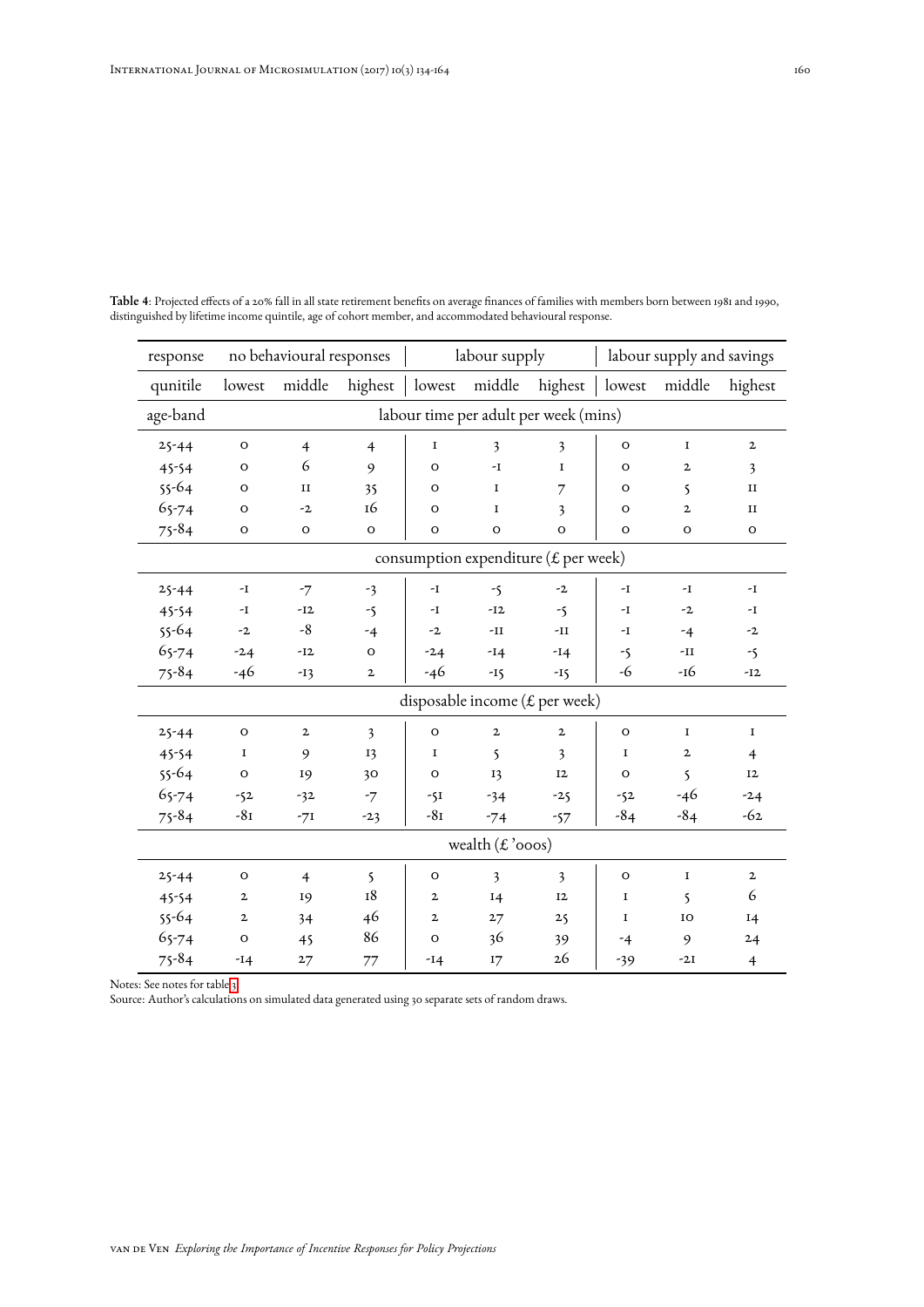households at the bottom of the distribution, being liquidity constrained, do not increase provisions ahead of retirement, and are projected to suffer relatively large declines in consumption later in life as a result.

The adjustments discussed above are most substantive under the non-response scenario. This can be understood as the product of an excessive reflection of the wealth effect of the policy reform in the assumed reduced-form description for behaviour, relative to the fully-structural projection. The implication is that the reduced-form projections generate larger increases in wealth held late in life under both the non- and employment-response scenarios, relative to the full-response scenario. The rise in wealth tends to depress the increase in labour time projected late in life under the employment-response scenario, relative to the non-response scenario. The message running through these results is deceptively simple: A reduced-form structure is capable of capturing responses generated by a structural framework to the extent that the associated incentives are reflected by the assumed reduced-form behavioural specification. Unfortunately, identifying a well-specified reduced-form description for behaviour is a non-trivial task.

## <span id="page-27-0"></span>4 SUMMARY AND CONCLUSIONS

This paper adds to the evidence base for choosing between alternative approaches for projecting decision making in a microsimulation context by exploring two key research questions: (i) How important is it to account explicitly for the behavioural trade-offs implied by policy counterfactuals in dynamic microsimulation projections; and (ii) to what extent will an explicit consideration of labour supply incentives alone reflect projections in which policy trade-offs concerning both the labour / leisure and consumption / savings margins are explicitly accounted for? The first of these questions provides a sense of the overall importance of structural behavioural responses when using a microsimulation model to analyse the effects of policy change, and the latter considers the practical importance of analytically convenient assumptions for structural decision making. The analysis focuses upon statistics projected using a common model structure, for the effects of two generic policy counterfactuals, with respect to three alternative sets of behavioural assumptions.

The three sets of behavioural assumptions reported here are designed to capture key features of common assumptions applied in the existing literature. The first is a scenario in which behaviour is projected on a functional description defined for the base policy context. This scenario is designed to approximate the traditional microsimulation approach of projecting behaviour based on reduced-form statistical descriptions estimated on historical survey data. The second scenario extends upon the first by building in structural responses to policy counterfactuals in relation to labour supply. This second scenario is designed to reflect the extension of structural methods within the contemporary microsimulation literature. Finally, the third behavioural scenario extends structural responses to counterfactual policy contexts, by considering both the labour/leisure and consumption/savings margins, as is common in agent based models, and a growing subset of the microsimulation literature. The structural framework considered for analysis projects behaviour as if it maximises expected lifetime utility, which has been the foundation of (dynamic) economic theory for the last half century.

Starting with a policy description designed to approximate taxes and benefits prevailing in the UK in 2016, the two counterfactuals consider a rise of 10 percentage points in all rates of income tax, and a reduction in the value of state retirement benefits of 20 percentage points. These policy counterfactuals are common in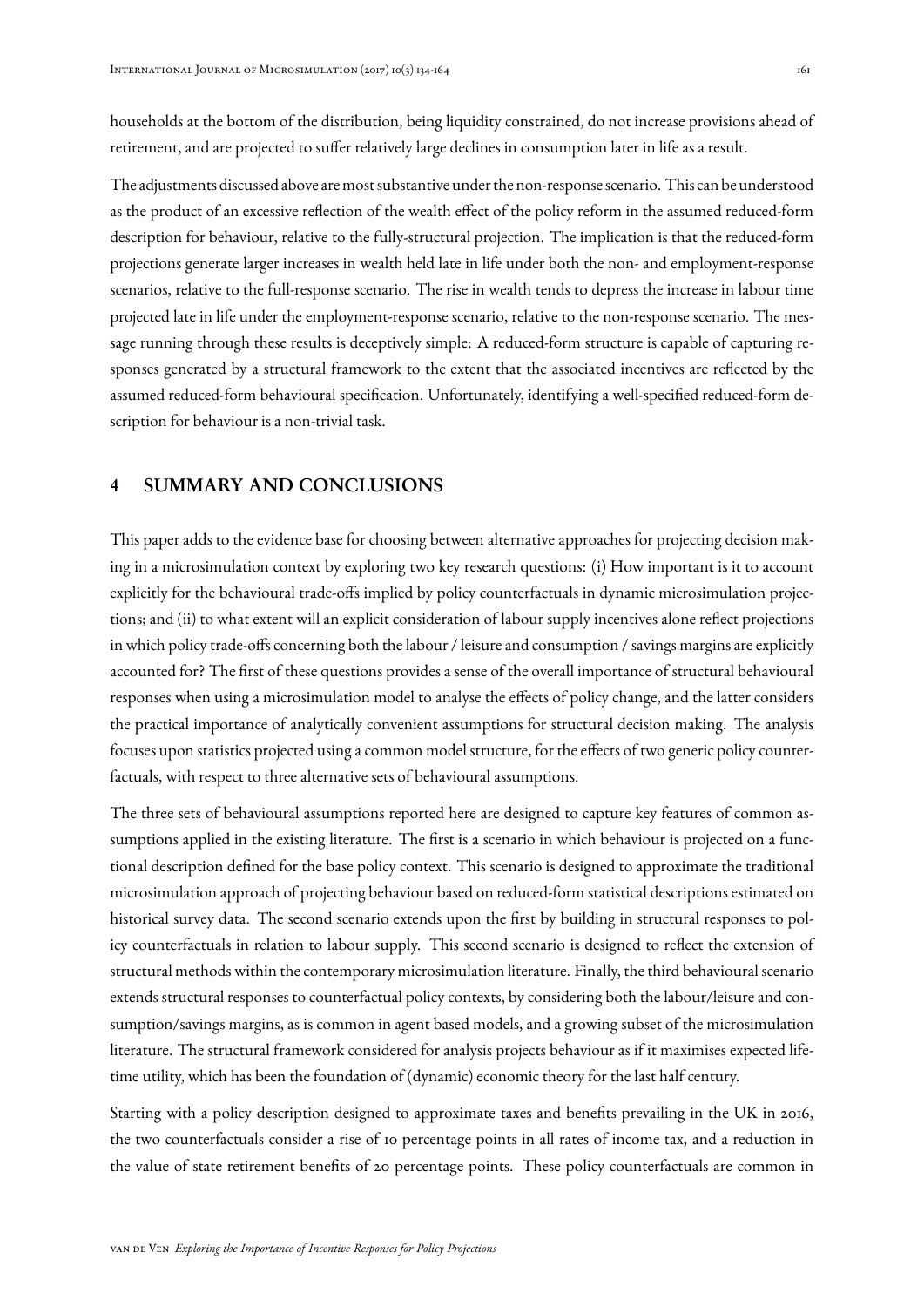the existing literature, either as a focus of stand-alone interest, or as potential policy adjustments to achieve defined budgetary objectives. Furthermore, the features of the two policy counterfactuals are complementary, presenting very different incentive effects, and different influences during the life course.

The analysis reveals that a model based on a well-specified reduced-form description of behaviour can produce a qualitative approximation of projections in which behaviour is based on a structural utility maximisation framework. Furthermore, extending a well-specified reduced-form model to accommodate structural responses for employment is likely to generate a close quantitative approximation of short-to-medium-term (up to 10 years in the current study) projections derived from a model in which both employment and savings are projected as though to maximise expected lifetime utility. Nevertheless, important quantitative differences are likely to emerge in longer-term projections between models distinguished by whether the consumption/savings margin is structurally simulated. This is because of the difficulty associatedwith projecting similar quantitative measures for consumption using reduced-form and structural approaches, with any differences accumulating in the projections for household wealth, which in turn distort other margins of decision making (including employment). This is an important observation, given the cursory consideration that is sometimes paid to reduced-form descriptions for consumption when accommodating structural labour-supply decisions.

The analysis emphasises that a 'well-specified' reduced-form specification capable of reflecting the implications of a structural framework requires more than a close reflection of behaviour observed in a given policy context. It must also be adapted to reflect the bearing of considered policy counterfactuals on incentives. This is a difficult task, particularly where forward-looking expectations are likely to be important. While informal methods might be used to identify pertinent incentives, selecting an empirical specification that will match the implications of a structural framework is non-trivial. In this sense, the results can be interpreted as providing support for the recent research interest in identifying heuristic decision rules, associated with Agent-based economics.

Furthermore, the analysis highlights the varying demands of different analytical approaches; a behavioural description that works well as part of a structural framework, can result in pronounced mis-specification if applied (without adjustment) as a reduced-form. This observation suggests that models are best understood as constellations of assumptions that work in concert with one another, calling into question the common practice of adopting model assumptions from third-party studies with little discussion about the similarities/differences in the methodological approaches employed.

## ACKNOWLEDGEMENTS

I should like to thank participants in the 6th World Congress of the International Microsimulation Association (Torino, 2017), two anonymous referees, and the journal editor for useful comments on earlier drafts. The usual disclaimer applies.

## **REFERENCES**

Ball, R. J. (1963). The Cambridge Model of Economic Growth. *Economica*, *30*, 180-190.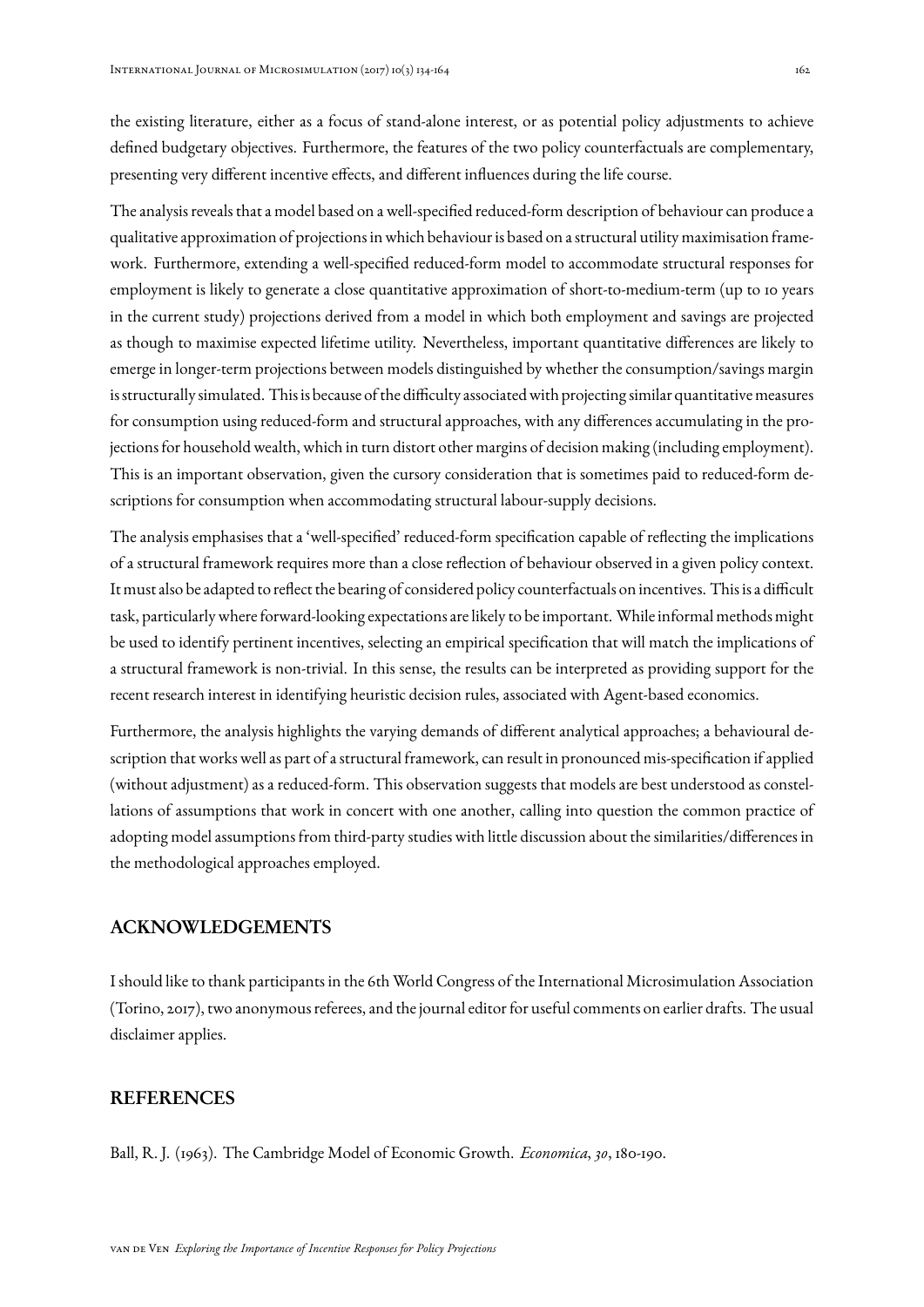- Blundell, R., & Dias, M. C. (2009). Alternative approaches to evaluation in empirical microeconomics. *Journal of Human Resources*, *44*, 565-640.
- Browning, M., & Lusardi, A. (1996). Household saving: micro theories and macro facts. *Journal of Economic Literature*, *34*, 1797-1855.
- Campbell, D. (1979). Assessing the impact of planned social change. *Evaluation and Program Planning*, *2*, 67-90.
- Conant, R., & Ashby, W. R. (1970). Every good regulator of a system must be a model of that system. *Interational Journal of Systems Science*, *1*, 89-97.
- Dawid, H., Harting, P., van der Hoog, S., & Neugart, M. (2016). *A heterogeneous agent macroeconomic model for policy evaluation: Improving transparency and reproducibility.* (Bielefeld University Working Paper 06-2016)
- Dhaene, G., & Barten, A. P. (1989). When it all began: The 1936 Tinbergen model revisited. *Economic Modelling*, *6*, 203-219.
- Goodhart, C. (1984). Problems of Monetary Management: The UK Experience. In C. Goodhart (Ed.), *Monetary Theory and Practice: The UK experience.* London: Macmillan.
- <span id="page-29-0"></span>Gourinchas, P., & Parker, J. (2002). Consumption over the Life Cycle. *Econometrica*, *70*, 47-89.
- Gustman, A. L., & Steinmeier, T. L. (2005). The social security early entitlement age in a structural model of retirement and wealth. *Journal of Public Economics*, *89*, 441-464.
- IFS. (2015). *Green Budget: 2015.* (Institute for Fiscal Studies)
- Johansen, L. (1963). A multi-sectoral study of economic growth: Some comments. *Economica*, *30*, 174-176.
- Keynes, J. M. (1935). Official Papers: The League of Nations, Professor Tingergen's Method. *Economic Journal*, *49*, 558-577.
- Klein, L. R. (2004). The contribution of Jan Tinbergen to economic science. *De Economist*, *152*, 155-157.
- Kydland, F. E., & Prescott, E. C. (1982). Time to build and aggregate fluctuations. *Econometrica*,*1982*, 1345-1370.
- Li, J., & O'Donoghue, C. (2013). A survey of dynamic microsimulation models: uses, model structure and methodology. *International Journal of Microsimulation*, *6*, 3-55.
- Lucas, R. E., & Prescott, E. C. (1971). Investment under uncertainty. *Econometrica*, *39*, 659-681.
- Lucas, R. J. (1976). Econometric policy evaluation: a critique. In K. Brunner & A. Meltzer (Eds.), *The Phillips Curve and Labor Markets.* Amsterdam: North-Holland.
- Nelson, C. R. (1972). The prediction performance of the FRB-MIT-PENN model of the U.S. economy. *American Economic Review*, *62*, 902-917.
- Orcutt, G. (1957). A new type of socio-economic system. *Review of Economics and Statistics*, *58*, 773-797.
- Pylkkanen, E. (2002). Modelling wages and hours of work. In E. Pylkkanen (Ed.), *Studies on household labor supply and home production.* Gothenburg: Goteborgs Universitet.
- Richiardi, M. (2014). The missing link: AB models and dynamic microsimulation. In S. Leitner & F. Wall (Eds.), *Artificial Economics and Self Organization: Agent-Based Approaches to Economics and Social Systems.* Cham: Springer International Publishing.
- Rust, J. (2008). Dynamic Programming. In S. N. Durlauf & L. E. Blume (Eds.), *New Palgrave Dictionary of Economics.* New York: Palgrave Macmillan.
- Solow, R. M. (2004). Progress in economics since Tinbergen. *De Economist*, *152*, 159-160.
- Tran, C. (2016). Fiscal policy as a temptation control device: Savings subsidy and social security. *Economic*